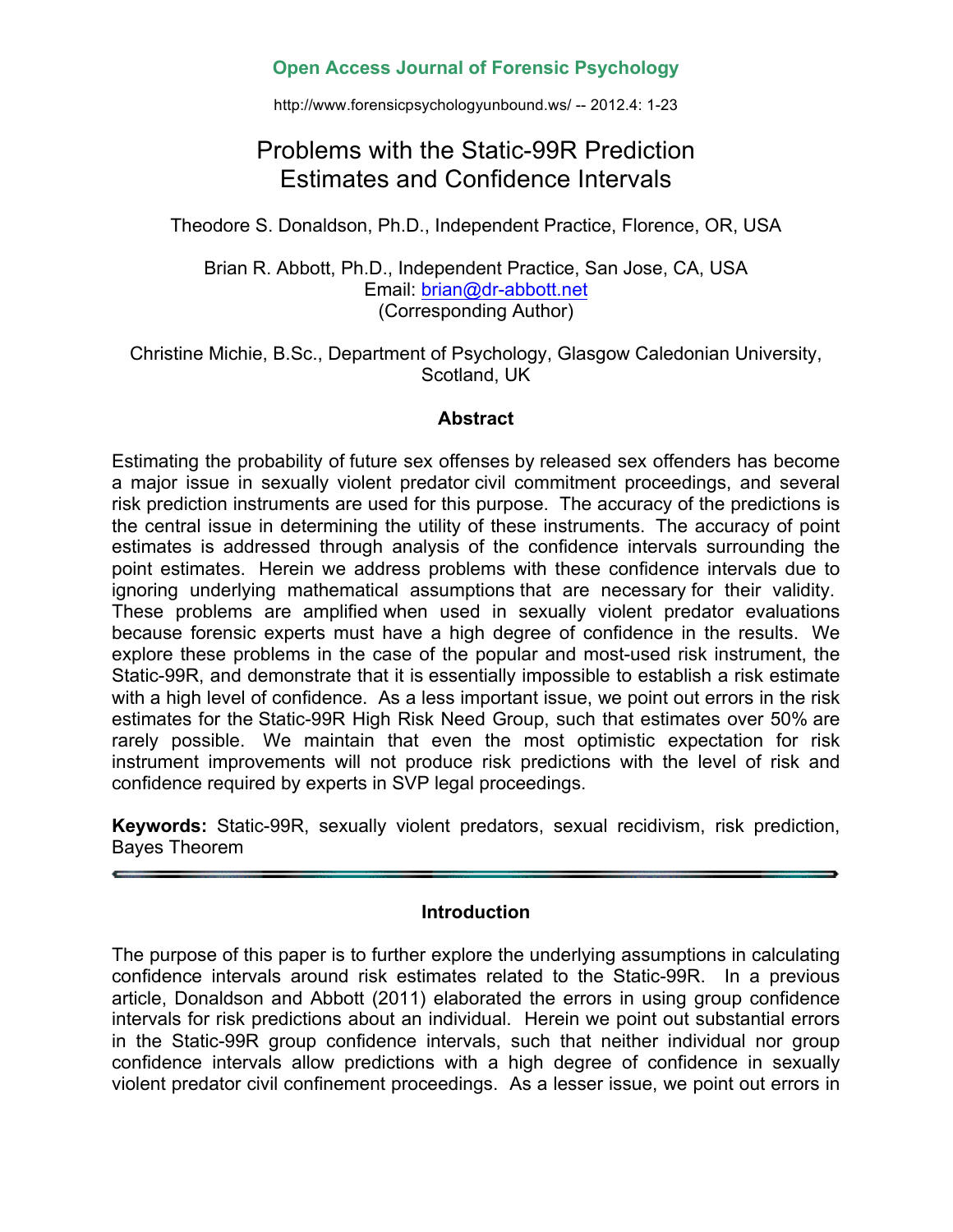some of the Static-99R risk estimates primarily due to assuming that, if one cannot reject the null hypothesis, there are no meaningful differences.

Estimating violent sex-offense recidivism has become a central feature in sexually violent predator commitment hearings where the risk criterion is set at a statutorily defined threshold (e.g., more likely than not). Of the several actuarial instruments developed for the purpose of estimating that risk, the Static-99R is the most widely researched (Hanson & Morton-Bourgon, 2009) and currently the most often used in sexual offender risk assessments (Boccacinni, Murrie, Caperton, & Hawes, 2009), especially in the context of sexually violent predator civil confinement actions (Jackson, Travia, & Schneider, 2008). The Static-99R is a revision of the original Static-99 that is modified to accommodate and better account for the influence of two factors: changes in recidivism base rates that have occurred since the development of the original Static-99 and increasing age of the offender (Helmus, 2009). Currently, the Static-99R contains ten items, eight of which are scored 0 or 1, an age factor, with scores of -3 to +1, and the item "prior sex offenses," which can be scored 0 to 3. Possible total scores are from -3 to 12.

Scoring procedures and tables relating risk scores to recidivism estimates are provided in the Static-99 Coding Rules (Harris, Phenix, Hanson, & Thornton, 2003), the Static-99R Revised Age Weights (Helmus, Thornton, Hanson, & Babchishin, 2011), and the *Evaluator's Workbook for Static-99R* (Phenix, Helmus, & Hanson, 2012). The workbook provides logistic regression risk prediction tables for four reference groups, each comprised of data from between six and fifteen studies conducted by researchers around the world. Generally, most studies represent offenders released from prison with approximately 20% of the offenders having received community dispositions. The *Evaluator's Workbook for Static-99R* (Phenix et al., 2012) describes the four reference groups: Routine Corrections (8 studies), Preselected Treatment Need (PSTN) and Preselected High-Risk Need (PHRN), with each reference group consisting of six studies, and Non-routine Corrections (15 studies). The studies comprising the Nonroutine Corrections reference group are the same studies constituting the PSTN and PHRN reference groups with three other studies added.

The Static-99R developers propose criteria by which to select a reference group to compare to the individual being assessed; however, this method has not been empirically validated nor established as reliable, and has not been subjected to peer review and publication. Nonetheless, there is a strong tendency among sexually violent predator evaluators to select the PHRN reference group to compare to the individuals being assessed. In states that require an estimate of more likely than not, only the highest risk scores from the PHRN reference group have risk estimates that even approach sufficiently high estimates to meet that criterion.

During research on their paper addressing individual confidence intervals for score-wise risk estimates from the Static-99R, Donaldson and Abbott (2011) noticed two significant issues related to the logistic regression estimates from the Static-99R experience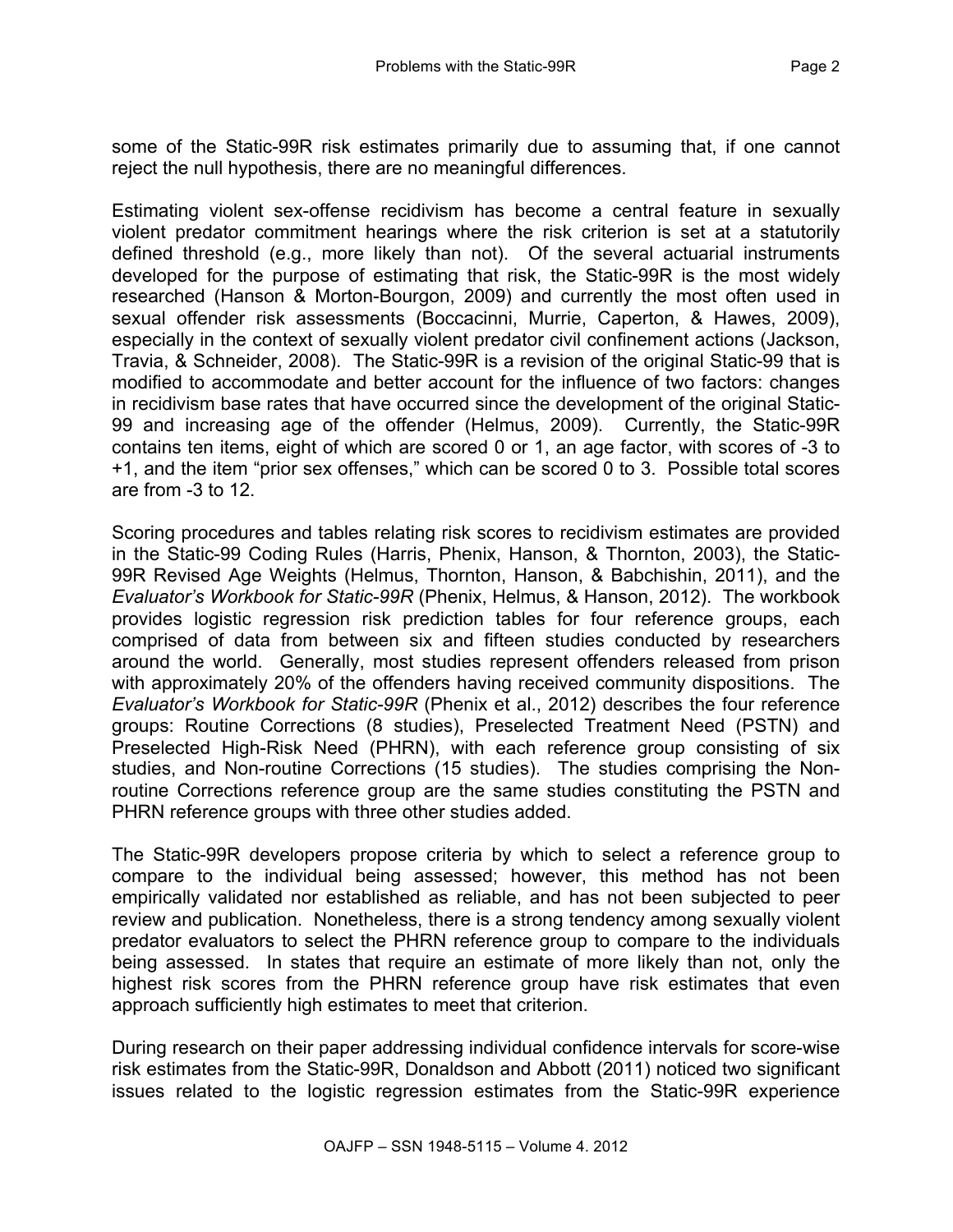tables. First, the logistic regression estimates for the PHRN reference group consistently exceeded the observed values at scores greater than 2, a result that would not be possible if the regression were based only on the PHRN data. The regression line minimizes the deviations about the line, and cannot be consistently above or below the observed data. Second, the group confidence intervals reported by the Static-99R developers are based on accepting the premise that all members at the same score within a reference group are equivalent in terms of their risk potential. It is doubtful that this premise is true and, in fact, is undoubtedly seriously wrong. These two issues suggest that the absolute risk estimates from the PHRN reference group at a score greater than 2 may be inflated and the score-wise group confidence intervals may be underestimated in all reference groups. If true, these findings have important implications for the application of the risk data from the Static-99R.

We examine the assumptions and methods used to establish the logistic regression estimates for the PHRN reference group and describe the source of error in the scorewise logistic risk estimates. The second part of this article explains serious problems with the reported confidence intervals in the *Evaluator's Workbook for Static-99R* (Phenix et al., 2012). We demonstrate the problems and errors associated with group confidence intervals using the PHRN reference group. However, those problems and errors affect the other three Static-99R reference groups as well.

# **Errors of Risk Estimation**

The *Evaluator's Workbook for Static-99R* (Phenix et al., 2012) provides tables indicating the associated risk at each score on the Static-99R for each of the four reference groups. The frequency data from which the estimates were derived can be obtained from experience tables published at: http://www.static99.org/pdfdocs/detailed\_recid\_ tables static99r 2009-11-15.pdf. We will refer to the 5-year estimates for the PHRN reference group but the same error trend is observed in the risk estimates at the 10 year follow-up period.

The experience table for the PHRN reference group shows the observed score-wise risk estimates for the fixed follow-up period and for the logistic regression estimates, which are based on the fixed follow-up data. Table 1 reproduces some of that information: column 1 indicates the Static-99R scores, column 2 shows the total number of sex offenders with each score, column 3 reflects the number of recidivists for each score, and column 4 documents the observed recidivism rate based on the numbers in columns 2 and 3. Column 5 shows the predicted recidivism rates as calculated by the Static-99R developers. Note that the predicted recidivism rates in column 5 for scores 3 through 10 are consistently higher than the observed recidivism rates in column 4. These observed and predicted estimates are plotted in Figure 1. It is readily apparent in Figure 1 that the PHRN logistic regression estimates (Helmus, 2009) are consistently higher than the observed recidivism rates. It is impossible to obtain such difference between observed and regression estimates if the regression analysis is correct and based on the PHRN data. The estimated regression line is the one that minimizes the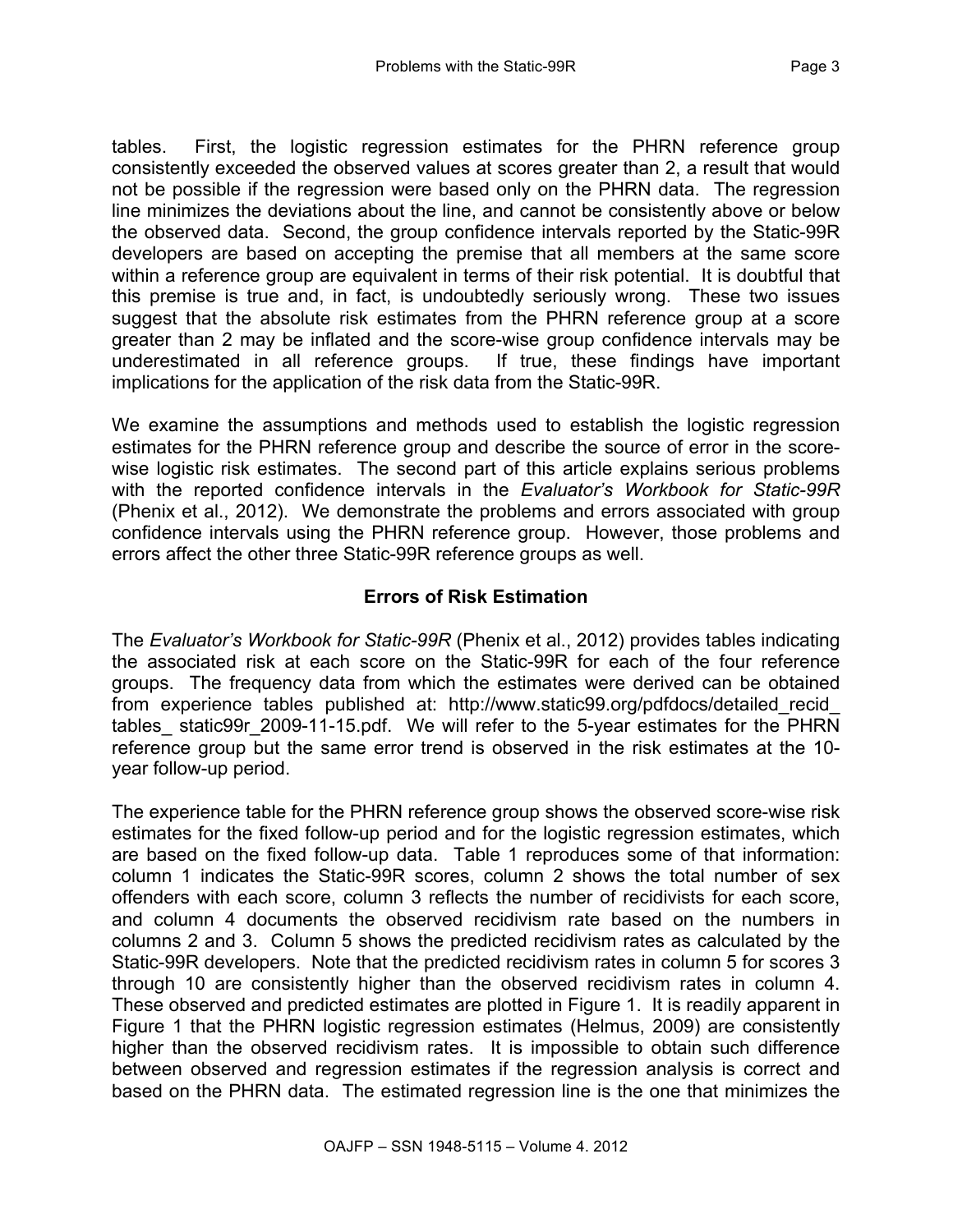(squared) deviations between the data points and the estimated points on the regression line, which necessarily requires that some of the data points are above the line, and some are below the line over the entire range of estimates.

| 1                                             | $\overline{2}$             | 3                                                   | 4                                                             | 5                                                                                           | 6                                                                                                                         |
|-----------------------------------------------|----------------------------|-----------------------------------------------------|---------------------------------------------------------------|---------------------------------------------------------------------------------------------|---------------------------------------------------------------------------------------------------------------------------|
| <b>Static-</b><br><b>99R</b><br><b>Scores</b> | Score-<br><b>Wise</b><br>N | N of<br>Score-<br><b>Wise</b><br><b>Recidivists</b> | <b>Observed</b><br><b>Recidivism</b><br><b>Rate</b><br>$(\%)$ | <b>Predicted</b><br><b>Recidivism</b><br><b>Rates Per</b><br>Evaluator's<br><b>Handbook</b> | <b>Predicted</b><br><b>Recidivism</b><br><b>Rates</b><br><b>Using B1</b><br>from High<br><b>Risk Group</b><br><b>Data</b> |
| $-3$                                          | 1                          | 0                                                   | 0.0                                                           |                                                                                             | 4.1                                                                                                                       |
| $-2$                                          | 6                          | $\overline{0}$                                      | 0.0                                                           |                                                                                             | 5.1                                                                                                                       |
| $-1$                                          | 32                         | $\overline{2}$                                      | 6.3                                                           | 5.4                                                                                         | 6.4                                                                                                                       |
| 0                                             | 44                         | 3                                                   | 6.8                                                           | 7.2                                                                                         | 8.0                                                                                                                       |
| 1                                             | 91                         | 5                                                   | 5.5                                                           | 9.4                                                                                         | 9.8                                                                                                                       |
| $\overline{2}$                                | 88                         | 16                                                  | 18.2                                                          | 12.2                                                                                        | 12.1                                                                                                                      |
| 3                                             | 161                        | 23                                                  | 14.3                                                          | 15.8                                                                                        | 14.8                                                                                                                      |
| 4                                             | 220                        | 42                                                  | 19.1                                                          | 20.1                                                                                        | 18.1                                                                                                                      |
| 5                                             | 230                        | 46                                                  | 20.0                                                          | 25.2                                                                                        | 21.8                                                                                                                      |
| 6                                             | 189                        | 53                                                  | 28.0                                                          | 31.2                                                                                        | 26.1                                                                                                                      |
| $\overline{7}$                                | 131                        | 42                                                  | 32.1                                                          | 37.9                                                                                        | 30.9                                                                                                                      |
| 8                                             | 72                         | 24                                                  | 33.3                                                          | 45.0                                                                                        | 36.1                                                                                                                      |
| 9                                             | 35                         | 14                                                  | 40.4                                                          | 52.4                                                                                        | 41.7                                                                                                                      |
| 10                                            | 11                         | 6                                                   | 54.5                                                          | 59.7                                                                                        | 47.5                                                                                                                      |
| 11                                            | $\overline{2}$             | 0                                                   | 0.0                                                           |                                                                                             | 53.4                                                                                                                      |
| 12                                            | 0                          | 0                                                   | 0.0                                                           |                                                                                             | 59.0                                                                                                                      |

# **Table 1: Static-99R Recidivism Information for The High Risk High Needs Group**

In developing the Static-99R Helmus (2009) meta-analyzed 22 studies using a randomeffects model in which the 22 studies are assumed to come from the same population. Two of the 22 studies were eliminated when calculating the  $B_1$  coefficient<sup>1</sup> including one sample from the Routine Corrections (RC) reference group (Hanson, Harris, Scott, & Helmus, 2007). One of the remaining 20 studies (Hill, Habermann, Klusmann, Berner, & Briken, 2008) is not included in the samples comprising the RC, PSTN, and PHRN reference groups. Helmus' (2009) meta-analysis indicated that the regression slope

<sup>&</sup>lt;sup>1</sup> The  $B_1$  coefficient determines the slope of the regression line. As it relates to the Static99R data,  $B_1$ represents the amount that the estimated recidivism rate changes for each 1 point increase in the Static-99R score.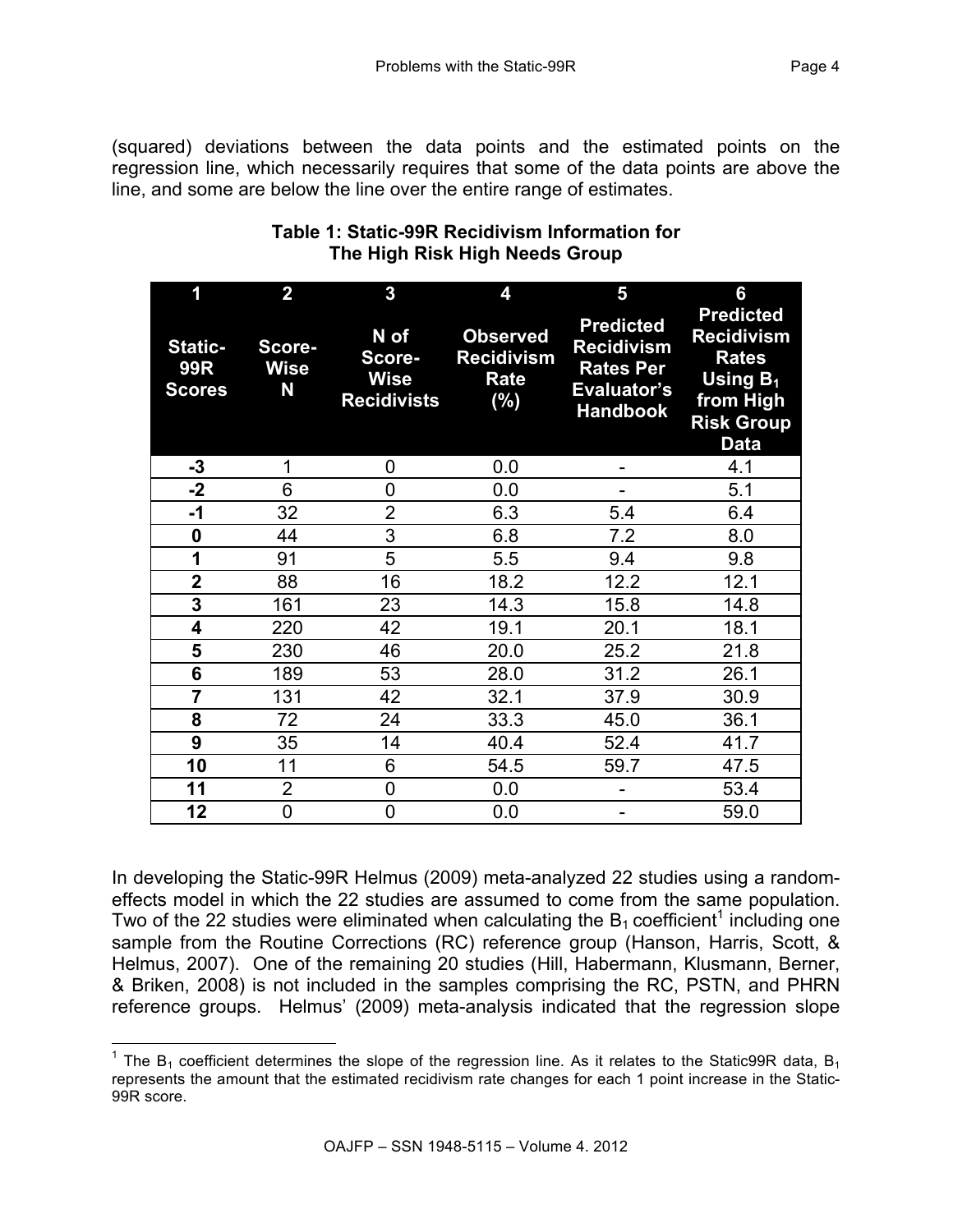coefficient  $B_1$  did not differ significantly among 20 studies. Therefore, the predicted risk estimates for each reference group were determined by the average  $B_1$  coefficient from all 20 studies. Table 2, column 1 lists each of the 20 studies with the corresponding reference group listed in column 2. The third column in Table 2 reflects the sample size for each study at the five-year follow up. The fourth column shows the base rate of each study. The fifth column shows the  $B_1$  coefficient for each study along with the corresponding standard error in column 6.





Table 2, column 5, demonstrates that the  $B_1$  coefficient varies across the 20 studies from 0.035, for the Wilson data (Wilson, Cortoni, & Vermani, 2007a; Wilson, Picheca, & Prinzo, 2007b) to 1.013, for the Eher data (Eher, Rettenberger, Schilling, & Pfafflin, 2009). Helmus (2009) noted that these differences, while appearing quite large, were not significantly different. We do not think that testing the null hypothesis is the most appropriate test when one wants to show that meaningful differences do not exist between selected groups of studies.<sup>2</sup> However, after defining the three reference

 $2$  The issue here is one of statistical power or type 2 error, an issue largely ignored in most social science research (Cohen, 1988). Using a large value for the type 1 error (e.g. 30%) is a frequently used approach to avoid addressing the issue of power (i.e. the probability of detecting a meaningful difference of a specified size on a selected variable). In this approach one assumes that, if the null hypothesis cannot be rejected at a large value for the type 1 error, it is safe to act as if the null hypothesis is true. However, when the error variance is large it is nearly impossible to obtain differences among the selected variable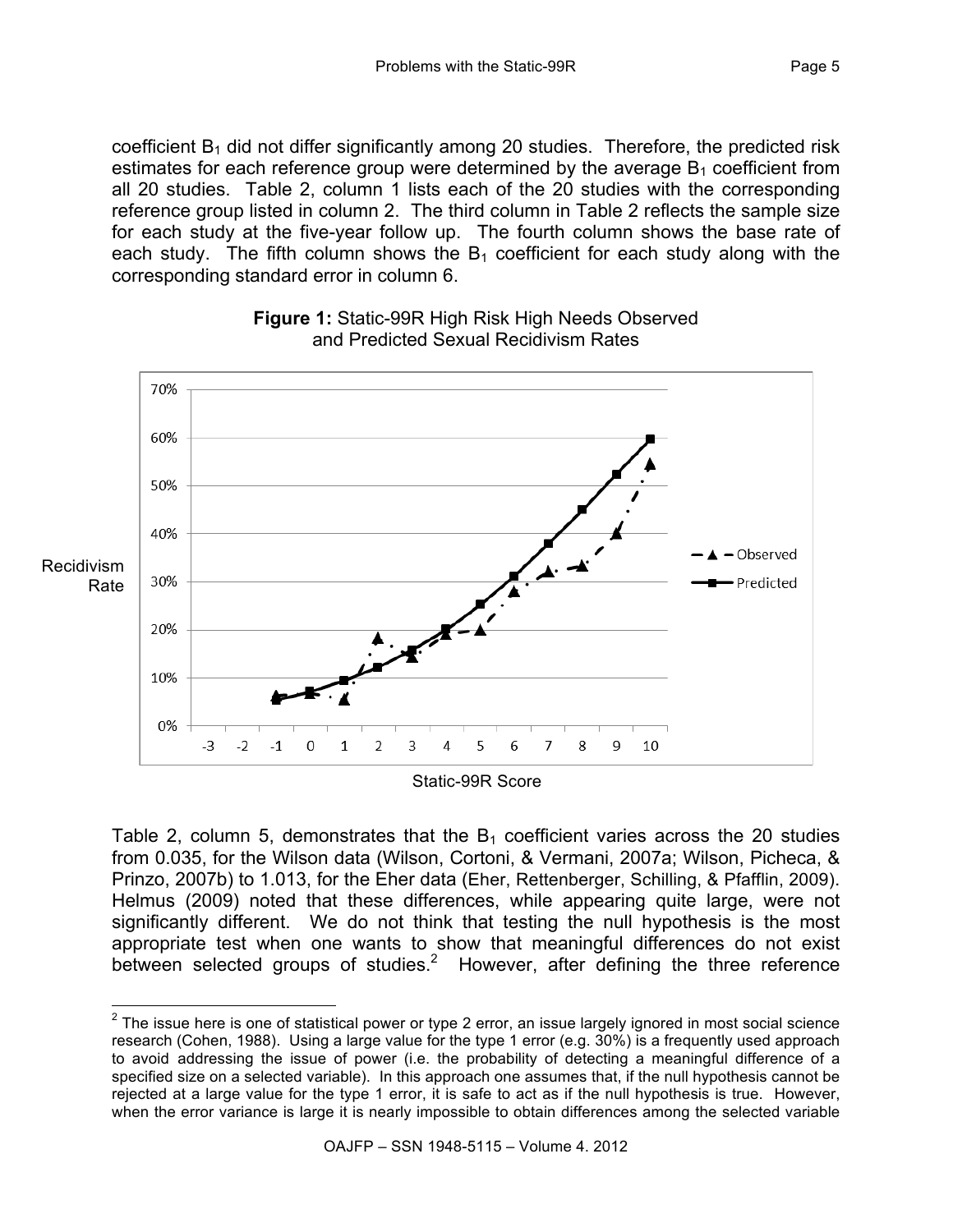groups, Helmus (2009) failed to test for possible meaningful differences in  $B_1$  among the reference groups. The differences revealed in columns 4 and 5 from Table 1 between observed and predicted risk estimates for the PHRN reference group suggest the problem could stem from using a  $B_1$  value that is too large. We explored this by investigating the values of  $B_1$  in the various reference groups.

| 1                                     | $\overline{\mathbf{2}}$      | 3    | 4                   | 5              | 6         |
|---------------------------------------|------------------------------|------|---------------------|----------------|-----------|
| <b>Study</b>                          | <b>Reference Group</b>       | N    | <b>Base</b><br>Rate | B <sub>1</sub> | <b>SE</b> |
| <b>Bartosh</b>                        | <b>Routine Corrections</b>   | 90   | .133                | 0.137          | 0.114     |
| <b>Bigras</b>                         | <b>Routine Corrections</b>   | 207  | .092                | 0.354          | 0.111     |
| <b>Boer</b>                           | <b>Routine Corrections</b>   | 299  | .037                | 0.467          | 0.140     |
| <b>Craissati</b>                      | <b>Routine Corrections</b>   | 200  | .075                | 0.341          | 0.112     |
| <b>Eher</b>                           | <b>Routine Corrections</b>   | 151  | .020                | 1.013          | 0.401     |
| <b>Epperson</b>                       | <b>Routine Corrections</b>   | 150  | .107                | 0.347          | 0.107     |
| Langstrom                             | <b>Routine Corrections</b>   | 1278 | .054                | 0.308          | 0.050     |
| <b>Allan</b>                          | <b>Preselected Treatment</b> | 298  | .117                | 0.439          | 0.087     |
| <b>Brouillette-Alaire</b>             | <b>Preselected Treatment</b> | 199  | .146                | 0.332          | 0.092     |
| <b>Harkins &amp; Beech</b>            | <b>Preselected Treatment</b> | 197  | .096                | 0.350          | 0.097     |
| Johansen                              | <b>Preselected Treatment</b> | 272  | .059                | 0.208          | 0.111     |
| <b>Swinburne-Romine</b>               | <b>Preselected Treatment</b> | 569  | .084                | 0.249          | 0.066     |
| Ternowski                             | <b>Preselected Treatment</b> | 247  | .065                | 0.296          | 0.100     |
| <b>Bengtson</b>                       | <b>High Risk/High Needs</b>  | 310  | .197                | 0.208          | 0.065     |
| <b>Bonta &amp; Yasine</b>             | <b>High Risk/High Needs</b>  | 101  | .188                | 0.347          | 0.144     |
| Haag                                  | <b>High Risk/High Needs</b>  | 198  | .197                | 0.299          | 0.090     |
| <b>Knight &amp; Thornton</b>          | <b>High Risk/High Needs</b>  | 433  | .247                | 0.240          | 0.052     |
| <b>Nicholaichuk</b>                   | <b>High Risk/High Needs</b>  | 168  | .227                | 0.362          | 0.099     |
| <b>High Risk/High Needs</b><br>Wilson |                              | 103  | .117                | 0.035          | 0.136     |
| Hill<br>Not included*                 |                              | 73   | .110                | .377           | .232      |

## **Table 2: Slope Parameters (B1), Standard Error, and 5-Year Base Rates For Static-99R Reference Groups from Appendix E Helmus (2009)**

\* Study used to calculate average slope parameter but not included in any reference group

Table 3 shows the average  $B_1$  (both weighted and unweighted) for the studies comprising each of the three reference groups. The PHRN reference group has a weighted  $B_1$  coefficient of 0.249, compared to the Routine Corrections Group of 0.376. This indicates that the increase in risk as scores rise is less for the PHRN reference group than it is for the Routine Corrections reference group. According to Helmus

of interest large enough to reject the null hypothesis. The analysis has low power in that the probability of finding a "meaningful" difference is small.

1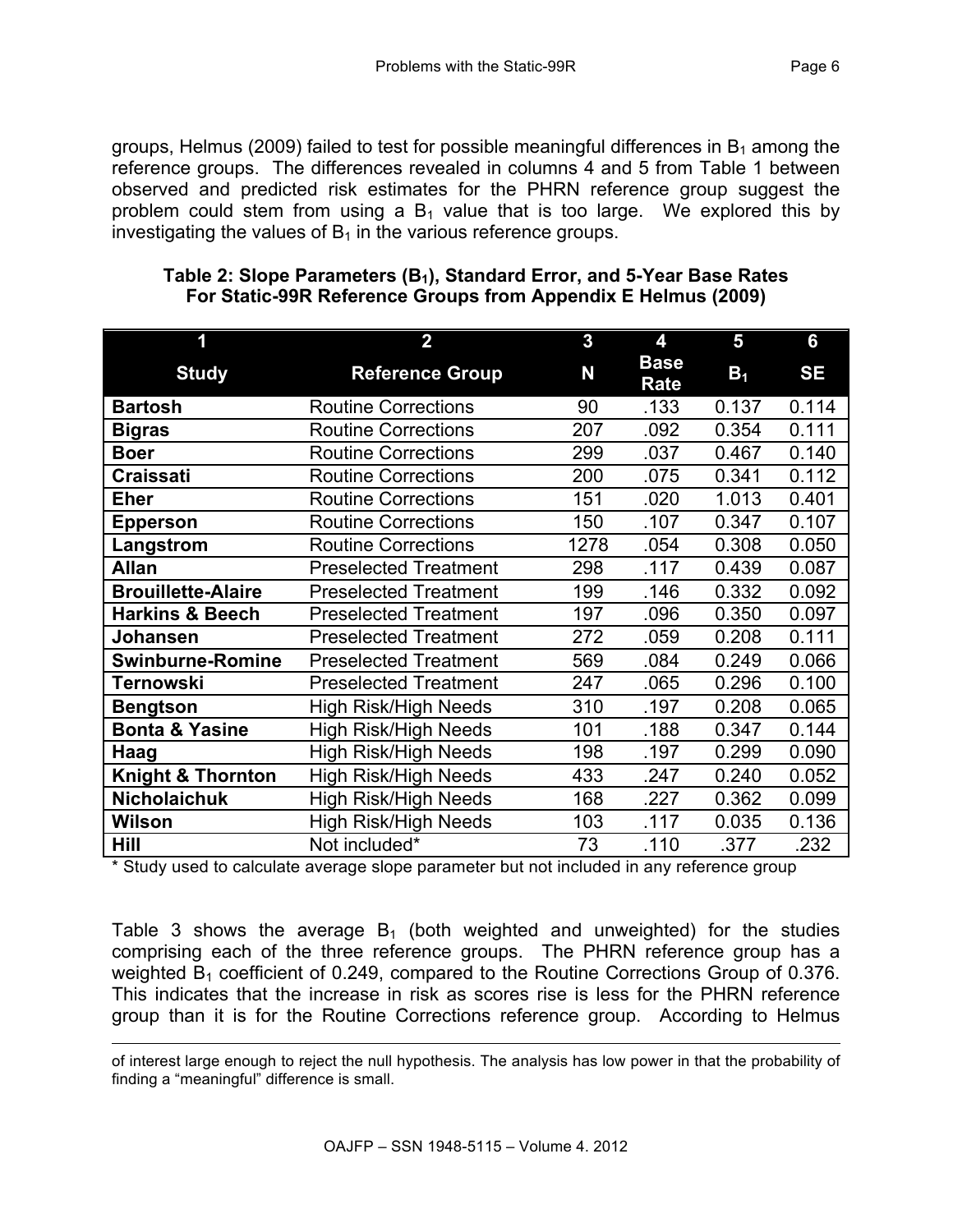(2009; Appendix H, page 187), the average  $B_1$  coefficient of 0.290 was used to estimate the risk scores for each reference group. However, as noted in Table 3,  $B_1$  for the PHRN reference group was 0.249 (weighted), indicating that the regression line is not as steep as it is for all 20 studies combined. Thus, the risk estimates for the PRHN reference group are excessive. Also note in Table 3 that the weighted average of  $B_1$  for the RC reference group is 0.376 and for the PSTN reference group, it is 0.301. The average value of 0.290, based on all 20 samples, approximates (by accident) the slope parameter for the PSTN reference group but is not representative of the other Static-99R reference groups in that it inflates risk estimates in the PHRN reference group and underestimates the probability of risk in the RC reference group.

| <b>Static-99R Reference Group</b> | N    | В.<br><b>Unweighted</b><br>Average | В.<br>Weighted<br>Average | <b>Base</b><br><b>Rate</b> |
|-----------------------------------|------|------------------------------------|---------------------------|----------------------------|
| <b>Routine Corrections</b>        | 2375 | 0.424                              | 0.376                     | .060                       |
| <b>Preselected Treatment</b>      | 1783 | 0.312                              | 0.301                     | .091                       |
| <b>High Risk/High Needs</b>       | 1313 | 0.249                              | 0.249                     | .210                       |

#### **Table 3: Summary of Information Regarding Slope Parameters, Sample Sizes, and 5-Year Base Rates by Static-99R Reference Groups**

We explored the relationship between  $B_1$  and the base rate further by regressing  $B_1$  on the base rate for the 19 studies that make up the three reference groups. The results indicated a correlation between  $B_1$  and the base rate of -0.387.<sup>3</sup> The pair-wise data points and the regression line are shown in Figure 2. The results indicate a fairly substantial reduction in the size of  $B_1$  as the base rate increases. This result further supports the conclusion that the increase in risk, as scores increase, is less for the PHRN reference group than it is for the two other groups both of which have lower base rates. It appears that the three reference groups were defined—purposely or inadvertently—by their respective mean base rates and base rate for each sample comprising the reference groups is correlated with  $B_1$  as seen in Figure 2. The negative correlation between  $B_1$  and base rate caused the observed over-estimates of risk in the PHRN reference group.

Column 6 of Table 1 shows the risk prediction estimates based on the logistic regression analysis by using the slope parameter calculated only on the studies comprising the PHRN reference group. These estimates appear much closer to the observed recidivism rates in that they are sometimes higher and sometimes lower than the observed values, which is what one expects from regression estimates. These

 $3$  A central t-test of the significance of  $r = 0.387$ , with 17 degrees of freedom yields  $t = 2.04$ , which is just short of the  $p = 0.05$  level for rejecting the null hypothesis.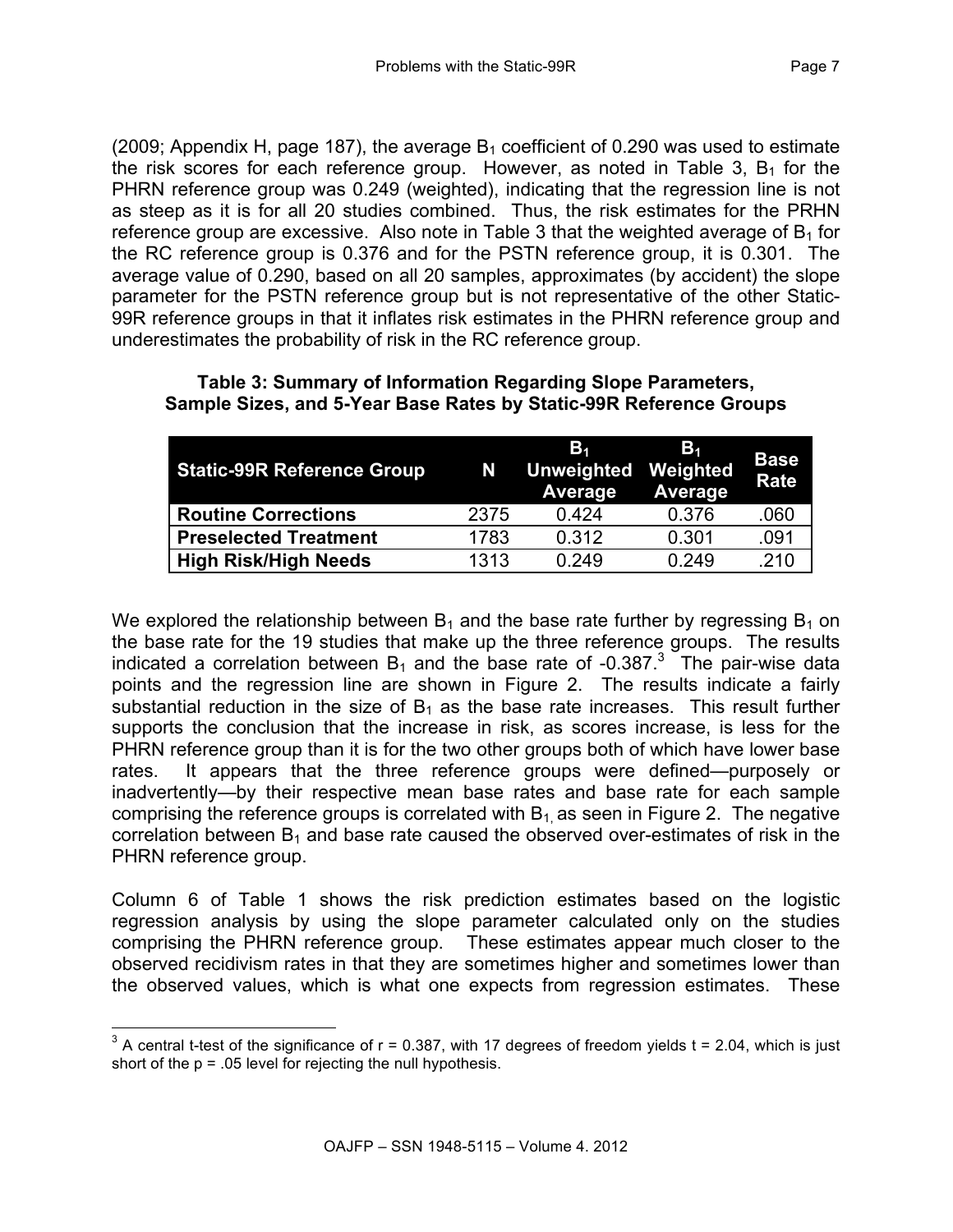recalculated regressions estimates are consistently lower than the logistic regression estimates provided by Helmus (2009), as seen in Table 1, column 5. The  $B_1$  weight based on the PHRN group data accounts for the differences in the risk estimates we calculated and those cited by Helmus (2009), as well as showing that our estimates more closely approximate the observed data in the PHRN reference group.





 $B_0$  = 0.468; B<sub>1</sub> = -1.131; y = 0.468 – 1.136x; r = -0.387

As noted in Table 1, the Helmus logistic regression estimates for scores of 9 and 10 exceed the 50% level, whereas our recalculated estimates only exceed 50% for scores of 11 and 12. There were no data in the Static-99R PHRN experience table for scores 11 and 12 and the estimates we provide at these scores in Table 1, column 6 result from the extrapolation of the regression. Our analysis indicates that it would be exceedingly rare to find a group risk estimate that exceeds 50% even when using the PHRN reference group for comparison. However, in most cases it is poor practice to compare an offender to this group, as the characteristics of the offenders in the reference groups are essentially unknown.

Finally, we point out one curious fact about the makeup of the PHRN group. As noted in Table 2, the combined Wilson et al. (2007a & 2007b) studies result in a considerably smaller base rate and slope coefficient,  $B_1$ , than the other samples in that group. This is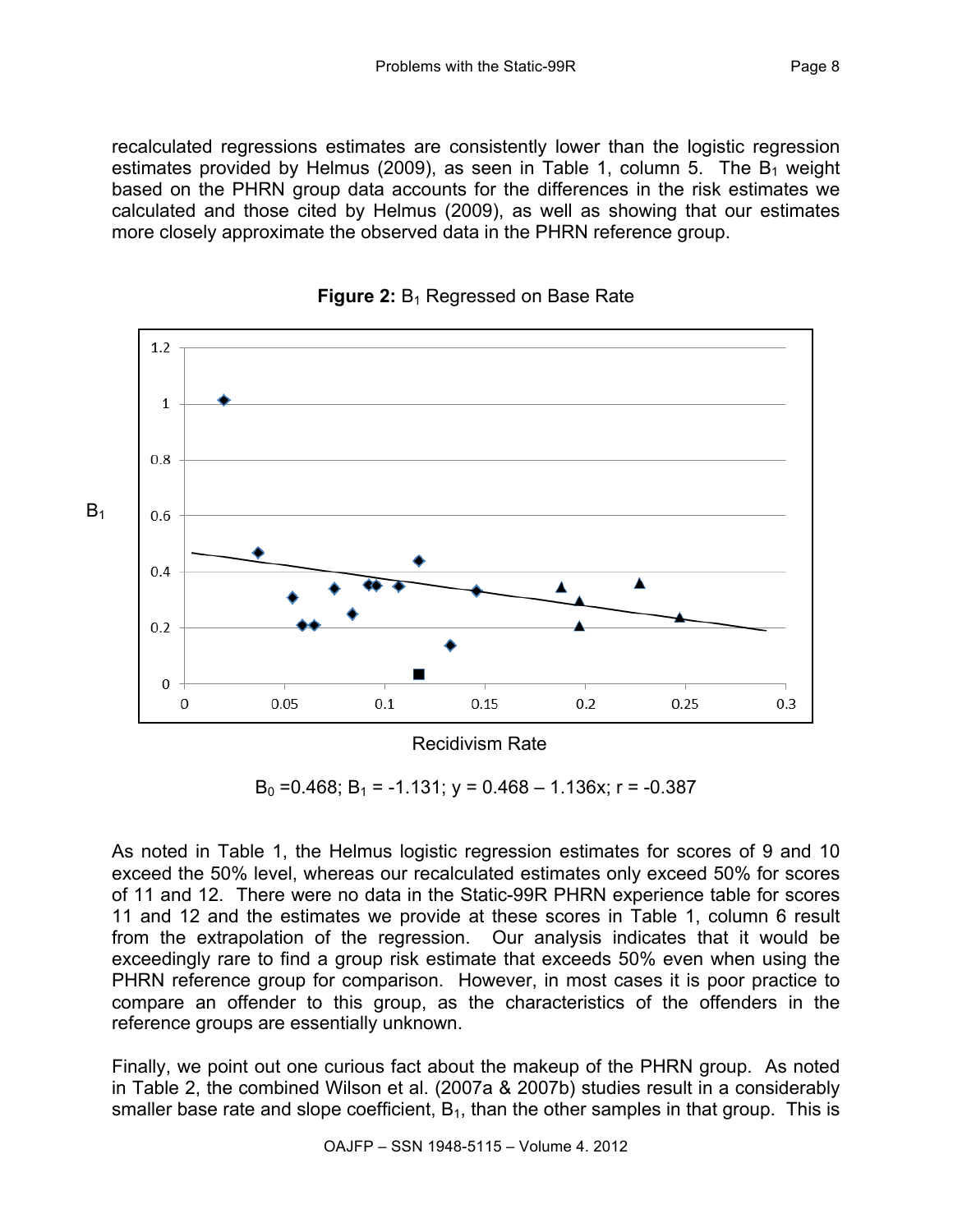most obvious in Figure 2, where the position of the Wilson data, relative to the other groups in the regression, is noted by the square symbol. The other five studies of the PHRN group are the five data points to the extreme right of the Wilson data, as illustrated by the triangle symbols in Figure 2. Obviously, the Wilson data are outliers, and one wonders why it was included in this group in the first place. Even when calculating the risk estimates and confidence intervals (CIs), both with and without the Wilson data, the resulting risk estimates are very similar, although the CIs are somewhat smaller without the Wilson data. We have not addressed this issue, primarily because we are focusing on the Static-99R, as it exists and as it is used in practice today. There are also serious questions regarding the composition of the reference groups, especially the PHRN group, including the fact that the largest sample (Knight & Thornton, 2007) is very old and was based on data collected from 1959 to 1984. In our opinion, it is basically inappropriate to apply norms from this era to contemporary groups of sexual offenders.

## **Confidence Intervals**

Forensic experts who address the likely-to-recidivate criterion when conducting sexually violent predator evaluations generally report not only risk estimates but also a confidence interval (CI) about those estimates. Authors of risk prediction instruments such as the Static-99R provide tables showing the relationship between instrument scores and estimates of risk. These tables also show a 95% CI for each risk estimate. These CIs are based on the score-wise risk estimates and are usually interpreted as the range of uncertainty about the risk estimate.

A related problem is that group CIs do not indicate the degree of confidence related to making predictions about individuals. Recently, Cooke and Michie (2010) reported on the CIs for an individual taken from the population on which the instrument was developed and showed that those CIs are much wider than CIs for the group means. Donaldson and Abbott (2011) provided evidence that it is nearly impossible to ever be 90% confident that an offender has a risk over a few percentage points, no matter which of the reference groups from the Static-99R (Phenix et al., 2012) were used.

In written reports and testimony, SVP evaluators do not address the differences between group and individual CIs. They continue to erroneously apply group CIs as reported in risk instrument manuals to the individuals they evaluate. As addressed below, we show that there are problems so significant with group CIs that it is impossible to have a high degree of confidence in the risk estimates in that the lower bound of a reasonable CI rarely indicates a substantial risk, and never over 50%.

A serious deficiency in the reported CIs for actuarial instruments such as the Static-99R and Static-2002R (Hanson, Phenix, & Helmus, 2009), and MnSOST (Epperson, et al., 2003), is that the calculations of the group CIs are based upon the unstated, and obviously wrong, assumption that every individual with the same risk score has the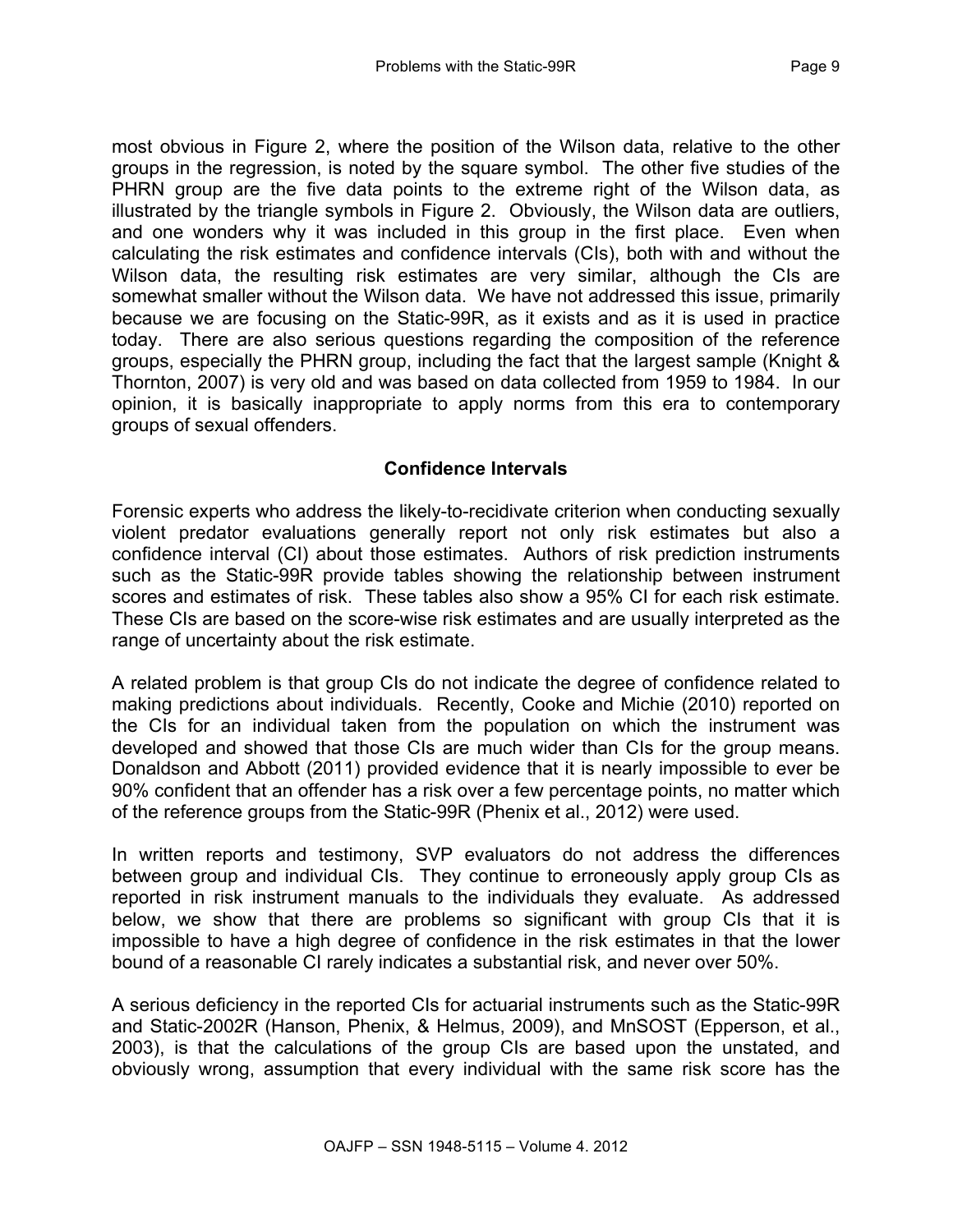same risk. This is a complex issue involving statistical analysis of proportions. There are at least two models that underlie the analysis of proportions.

In model one, a sample is made up of elements identified by one of two characteristics. In the classic example of proportions, the sample elements are marbles that differ only with respect to their color. In the simplest case, there are two colors. The proportion of marbles with one color in a sample of marbles depends only on the relative number of marbles with each color in the population from which the sample is taken. Applying model one to risk assessment, the proportion would represent the number of recidivists relative to the number of non-recidivists in a sample. In order to calculate the sample CI the offenders in the sample must differ only in terms of being recidivists versus nonrecidivists. In order to use model one, it must be assumed that the probability is either 1 or 0 for everyone in the sample, and the proportions of 1's (or 0's) in a sample estimates the probability of 1's in the population.

In model two, each member of the sample has some potential probability for recidivism that is a characteristic of that individual, and the observed proportion of recidivists in the sample is the average of the potential probabilities for recidivism. In model two, each individual in the sample has some probability for recidivism—based on risk relevant factors unique to the individual. Calculation of CIs is based on the proportion of recidivists in the sample but the proportion does not take into account potential differences in the unique risk associated with each individual's probability to recidivate. The resulting CIs are thus necessarily based on the average of the potential risk across all individuals in the sample and do not take into account individual *differences* in risk. That is, the variance estimate for the CIs are based on the proportion (average) and do not take into account the variance among the individuals who are pooled in order to calculate the average.

Given an observed proportion for a sample, both models lead to the same probability estimate. However, the CIs calculated by the formula for model one is not accurate for model two. Most practical applications of proportion statistics likely involve a mixture of the two models, but this also leads to construction of inaccurate CIs.

The MnSOST-R, for example, combines several scores yielded by the instrument into a bin, then provides an estimate of risk for individuals in a particular bin along with the CI around that prediction estimate. Because the individuals in the bin do not each have the same score, they obviously do not have the same probabilities of recidivism and the CIs based on the *average* risk across multiple scores underestimate the size of the CI. Even when risk estimates are provided for each score, as in the Static-99R, the underlying assumption that every individual with the same score has the same risk is most improbable. The variability in risk among individuals with the same risk score partially results from the static risk factors on actuarial instruments not fully accounting for risk variables unique to the individual (Hanson & Harris, 2001) so that all sex offenders are not equally likely to reoffend (Hanson, Morton, & Harris, 2003). The variability of risk among individuals violates the assumption of individuals having equal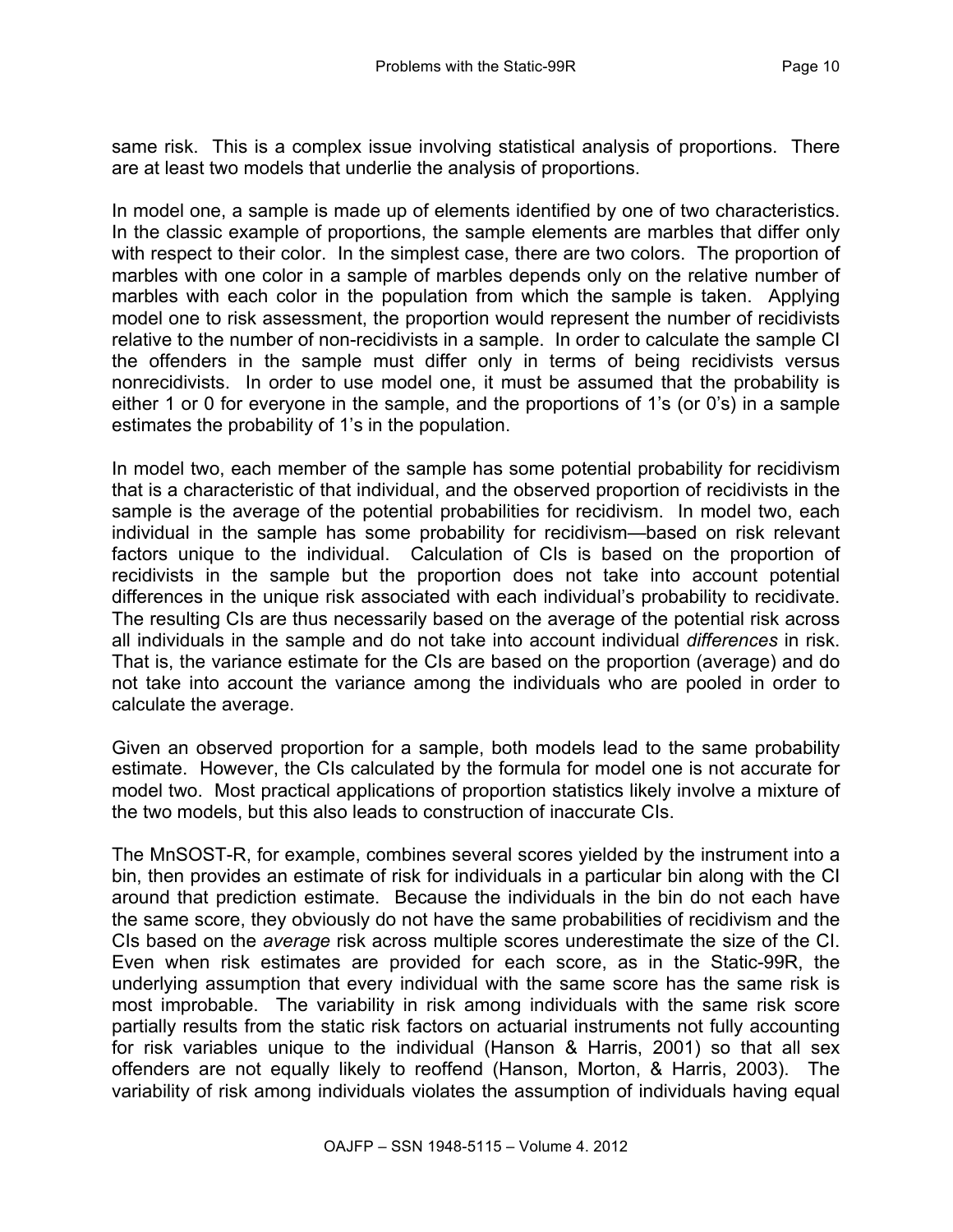risk at equal scores that underpins probabilistic prediction models such as actuarial risk measures. Woodworth and Kadane (2004) emphasize this critical issue by explaining how the individual being assessed must be considered conditionally exchangeable with members of the actuarial class at the individual's obtained score. In other words, there should be no way to identify a subset of members in the actuarial group that recidivate at a different rate and no known factors external to the actuarial measure can be used to distinguish members of the class.

The risk of reoffense does not only depend on static risk factors included in the risk instruments and those not included, or even dynamic factors that are currently in vogue (Thornton, Hanson, & Helmus, 2010), but also is always partially determined by the environments into which offenders are released and the situations that develop for offenders in those environments. Situational variables yet to be encountered by the offenders undoubtedly contribute to risk but are not identified in any risk instrument and, by their very nature, cannot be. These factors, however, vary widely among offenders with the same risk instrument score.

It is axiomatic that all sex offenders with the same score on a risk-prediction instrument do not have the same probability of reoffense. Despite this important fact, little or no information is available regarding the sources of variability in risk among offenders with identical scores, and there has been almost no discussion in the literature regarding the effects of variable probabilities of risk on reported CIs.

|                                   | $\overline{2}$                                                        |                               | 4                                                |                                           |
|-----------------------------------|-----------------------------------------------------------------------|-------------------------------|--------------------------------------------------|-------------------------------------------|
| <b>Static-99R</b><br><b>Score</b> | 95% CI<br><b>Helmus</b><br>Average<br><b>Across</b><br><b>Studies</b> | <b>Recalculated</b><br>95% CI | <b>Recalculated</b><br><b>CI</b><br>At 80% Level | <b>Recalculated</b><br>CI<br>At 40% Level |
| 6                                 | $27.2 - 35.5$                                                         | $23 - 30$                     | $24 - 28$                                        | $25 - 28$                                 |
|                                   | $33.1 - 42.9$                                                         | $27 - 36$                     | $28 - 34$                                        | $28 - 34$                                 |
| 8                                 | $34.3 - 50.8$                                                         | $30 - 42$                     | $32 - 40$                                        | $32 - 40$                                 |
| 9                                 | $45.9 - 58.8$                                                         | $34 - 50$                     | $37 - 47$                                        | $37 - 47$                                 |

# **Table 4: Static-99R PHRN Confidence Intervals for Scores 6 – 9 Compared to Recalculated Confidence Intervals**

Clinicians can use the CI to determine a level of confidence of an individual having a risk of at least some value, say  $P_c$ , where  $P_c$  would be the lower bound of the CI. While the CIs for sexual recidivism actuarials are expressed at the 95% level for risk estimates, an expert using one of the instruments in court proceedings would probably be more interested in a lower CI. At the 95% CI, an expert would be 97.5% certain that the individual had a risk of at least as big as the lower bound of the 95% CI. Using the lower limit of the 80% CI, an expert could express a 90% certainty of an individual at a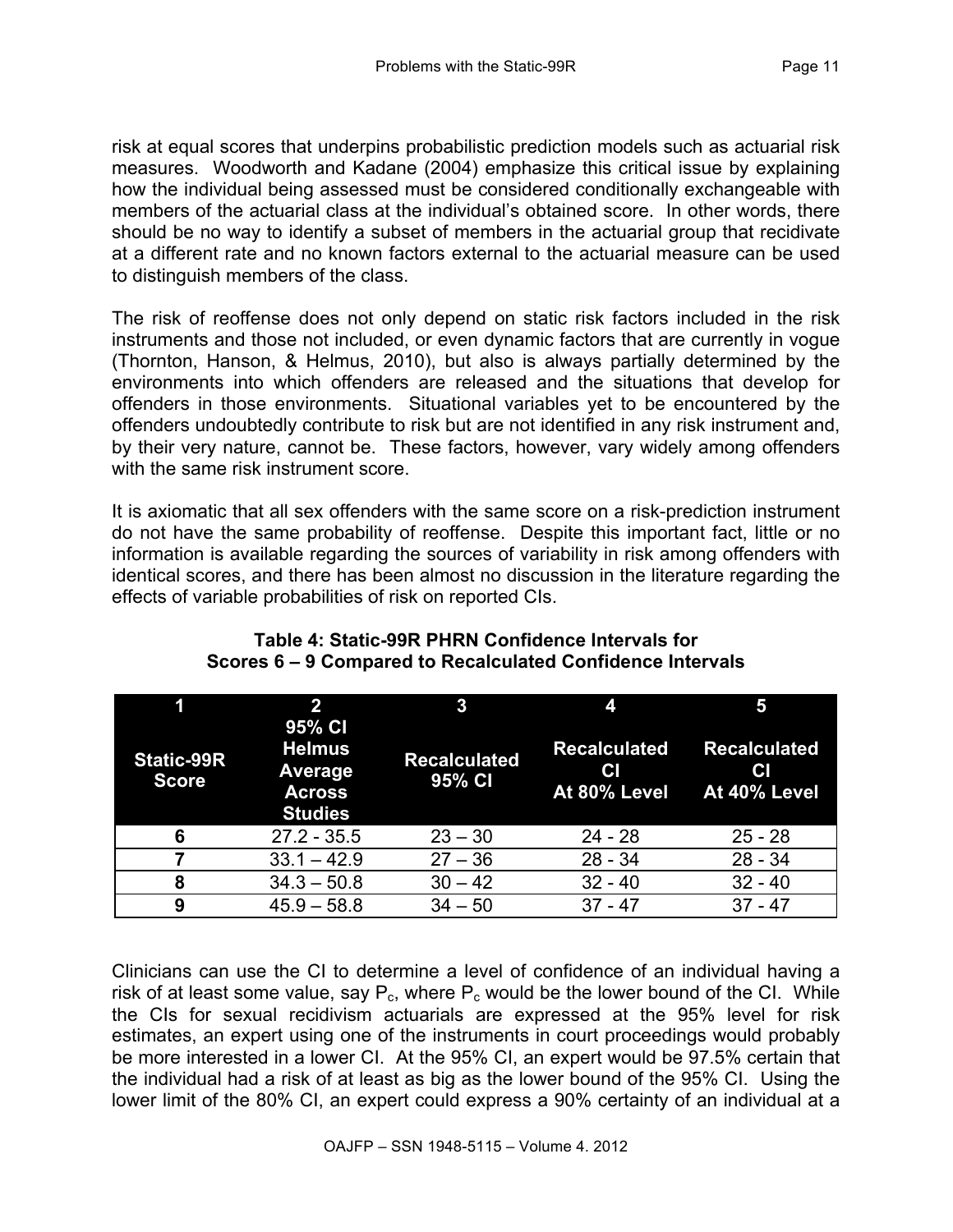specific score on the actuarial measure. Similarly, a 70% level of confidence can be achieved by considering the lower bound of the 40% CI. Table 4 reflects the three confidence interval levels at the Static-99R scores 6-9.

We will use a hypothetical situation with which to demonstrate the effect on the CI when each person in a group of individuals with the same risk score has a different probability of recidivism. Suppose that a group of offenders with a particular score has a risk of 0.6 for recidivism. Assume that everyone in the group has the same risk, which is shown in Figure 3 with the bar marked "a"; that is, there is no individual variability in risk. Thus, the entire group is represented by the bar graph, indicating a risk of 0.6. In this case (depending on sample size), the 80% CI might extend from 0.52 to 0.67. One would then be 90% confident that individuals in this group had a risk of greater than or equal to 0.52. However, suppose that the probability of individual risk is actually distributed as shown by the curve marked "b." The group still has an average of 0.6, but now suppose the 80% CI extends from 0.40 to 0.80; in which case, one is 90% confident this group has a risk of greater than or equal to .40.





The above example is for illustrative purposes and is not based on any actuarial data regarding the distribution of probabilities within a score. It demonstrates, however, how the CI is seriously affected by variability of individual probabilities. In this example, one goes from being confident that the group has a risk of greater than 50%, to not being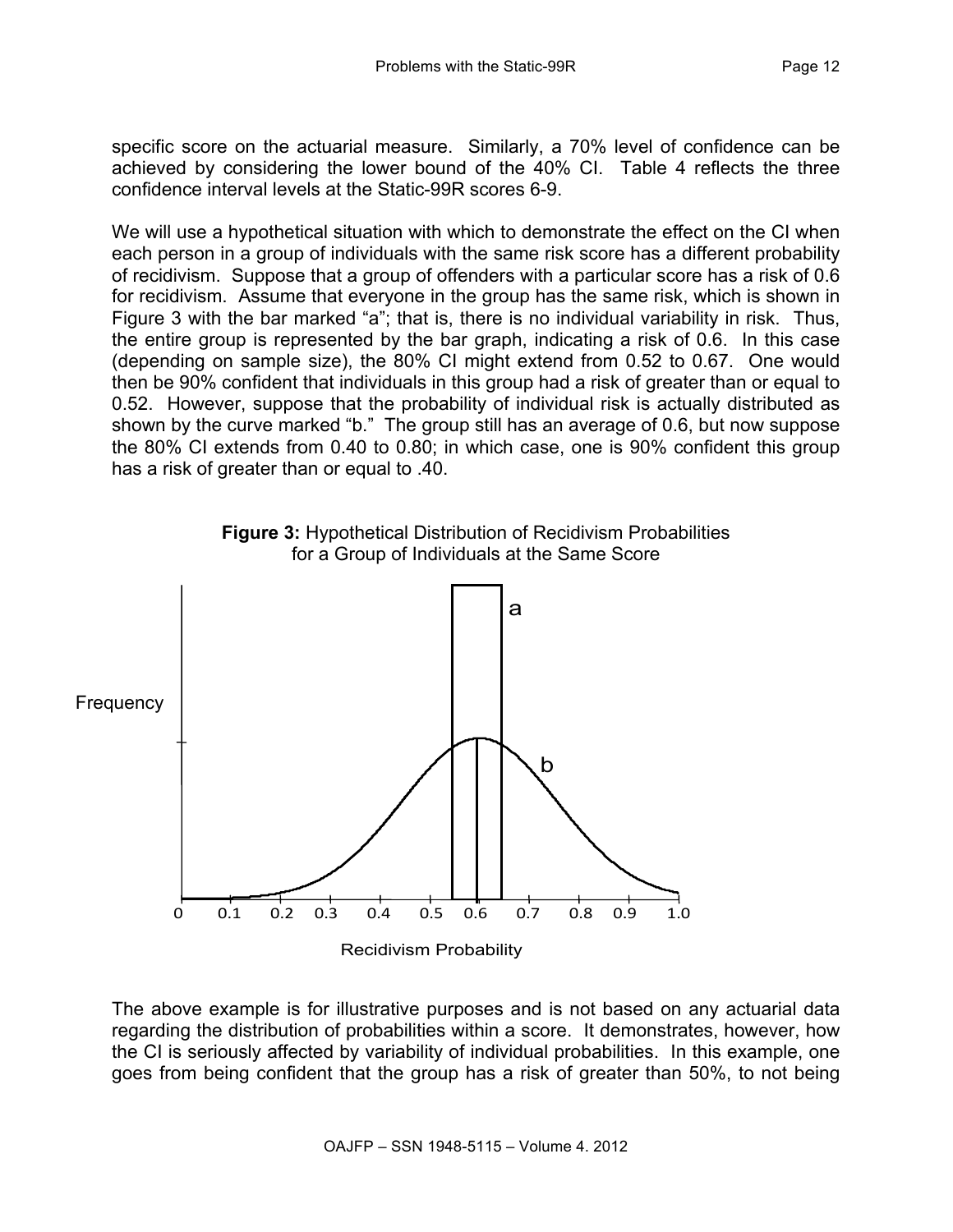confident that it is greater than 50%. This difference may seriously impede a forensic expert's attempt to address civil commitment requirements.

Although we know essentially nothing about the distribution of individual probabilities for a given risk instrument score, we can explore the variability within a Static-99R reference group. For two reasons, we focus on this variability as it relates to the PHRN Reference Group. One, in our experience, it is the reference group to which SVP evaluators most often compare the individual being assessed. Two, the PHRN reference group has the highest base rate of any reference group, and therefore, the highest prediction estimates. Therefore, if it can be shown that the expert cannot have sufficient confidence in the estimates for the PHRN Reference Group then certainly it follows that the other reference groups would have similar problems as they were derived using the same methodology.

## **Analysis**

The PHRN reference group is comprised of 6 studies (shown in Table 5). The sexoffense base rates for the six studies in this group ranged between 11.5% and 24.7%. Since risk estimates depend on the base rate (Donaldson & Wollert, 2008; Mossman,

|                              | <b>Static-99R Score-wise Risk Estimates</b> |      |      |      |                  |
|------------------------------|---------------------------------------------|------|------|------|------------------|
| <b>Sample</b>                | 6                                           | 7    | 8    | 9    | <b>Base Rate</b> |
| <b>Wilson</b>                | 16.7                                        | 18.6 | 19.7 | 25.0 | 11.5             |
| <b>Bonta &amp; Yessine</b>   | 25.6                                        | 29.1 | 30.5 | 37.1 | 18.8             |
| <b>Bengtson</b>              | 26.8                                        | 30.0 | 31.6 | 38.3 | 19.7             |
| Haag                         | 26.8                                        | 30.0 | 31.6 | 38.3 | 19.7             |
| <b>Nicholaichuk</b>          | 30.5                                        | 34.4 | 35.3 | 42.6 | 22.6             |
| <b>Knight &amp; Thornton</b> | 32.9                                        | 36.7 | 38.3 | 45.5 | 24.7             |
| <b>Group Estimate</b>        |                                             |      |      |      |                  |
| <b>Helmus predicted</b>      | 31.2                                        | 37.9 | 45.0 | 52.4 | 21.0             |
| <b>Bayesian computation</b>  | 26.0                                        | 31.0 | 36.1 | 417  | 21 N             |

#### **Table 5: Risk Estimates for Static-99R PHRN Reference Group Scores 6-9**

2006), different base rates necessarily produce different score-wise risk estimates in the various studies. Helmus (2009) having found no significant differences between the base rates and regression slope parameter, pooled the samples from the 6 studies comprising the PHRN reference group. As pointed out previously, the problems of pooling based only on the failure to reject the null hypothesis obscure meaningful differences among studies and raise two important questions related to CIs. One, do the differing base rates of the studies comprising the PHRN reference group effecthe size of the Static-99R prediction estimates? Two, assuming those differences in the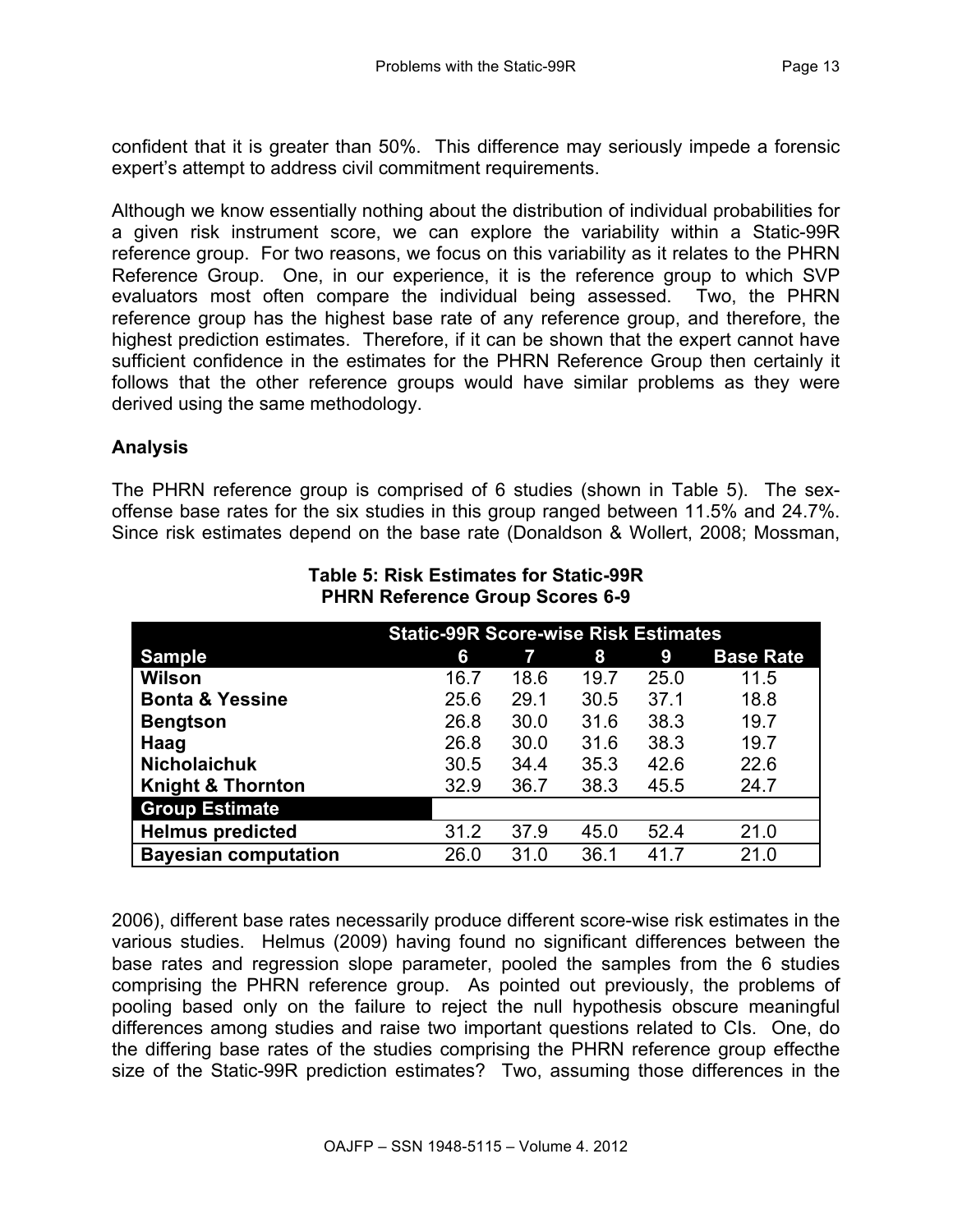prediction estimates are meaningful, what effect do differing base rates have in terms of the conclusions about the size of the CI?

In order to provide an estimate of the variability within a group, we calculated the probability of recidivism for scores 6, 7, 8 and 9 for each of the studies within the PHRN reference group. The probability of risk associated with each score for the various study samples was calculated using Bayes Theorem, which depends only on the base rate and the score likelihoods. The score likelihoods are derived by taking the number of recidivists and nonrecidivists at each score and dividing these values by the total number of recidivists and nonrecidivists, respectively. The likelihoods for the combined studies comprising the PHRN reference group are shown in Table 6 for each score. The score-wise likelihood ratio is computed by dividing the likelihood of recidivists by the likelihood of nonrecidivists.

| <b>Static-</b><br><b>99R</b> | of                 | Likelihood Likelihood of<br><b>Nonrecidivists</b> | <b>Likelihood</b><br><b>Ratio</b> |
|------------------------------|--------------------|---------------------------------------------------|-----------------------------------|
| <b>Score</b>                 | <b>Recidivists</b> |                                                   |                                   |
| $-3$                         | 0.0                | .0009                                             | 0.0                               |
| $-2$                         | 0.0                | .0057                                             | 0.0                               |
| $-1$                         | .0072              | .0289                                             | .250                              |
| 0                            | .0108              | .0395                                             | .274                              |
| 1                            | .0181              | .0829                                             | .218                              |
| $\mathbf{2}$                 | .0579              | .0694                                             | .835                              |
| 3                            | .0833              | .1330                                             | .626                              |
| 4                            | .1521              | .1716                                             | .887                              |
| 5                            | .1666              | .1774                                             | .939                              |
| 6                            | .1920              | .1311                                             | 1.46                              |
| 7                            | .1521              | .0858                                             | 1.77                              |
| 8                            | .0869              | .0462                                             | 1.87                              |
| 9                            | .0507              | .0202                                             | 2.50                              |
| 10                           | .0217              | .0048                                             | 4.51                              |
| 11                           | 0.0                | .0019                                             | 0.0                               |

## **Table 6: Score-wise Likelihoods for Static-99R PHRN Reference Group**

We then computed the Bayesian estimates using the group likelihoods associated with scores of 6 to 9 for each sample. As seen in Table 6, at a score of 6, the likelihood for recidivists is 0.192, and the likelihood for nonrecidivists at that score is 0.131. For a score of 7, the likelihood for recidivists is 0.152, and for a nonrecidivist is 0.086, and so forth, for scores 8 and 9. Using Bayes's Theorem, one can then calculate the group probabilities associated with scores of 6 to 9 from the likelihoods and the base rates for the sample. Using Bayes Theorem, the probability of recidivism, given a score, *S<sub>i</sub>*, is: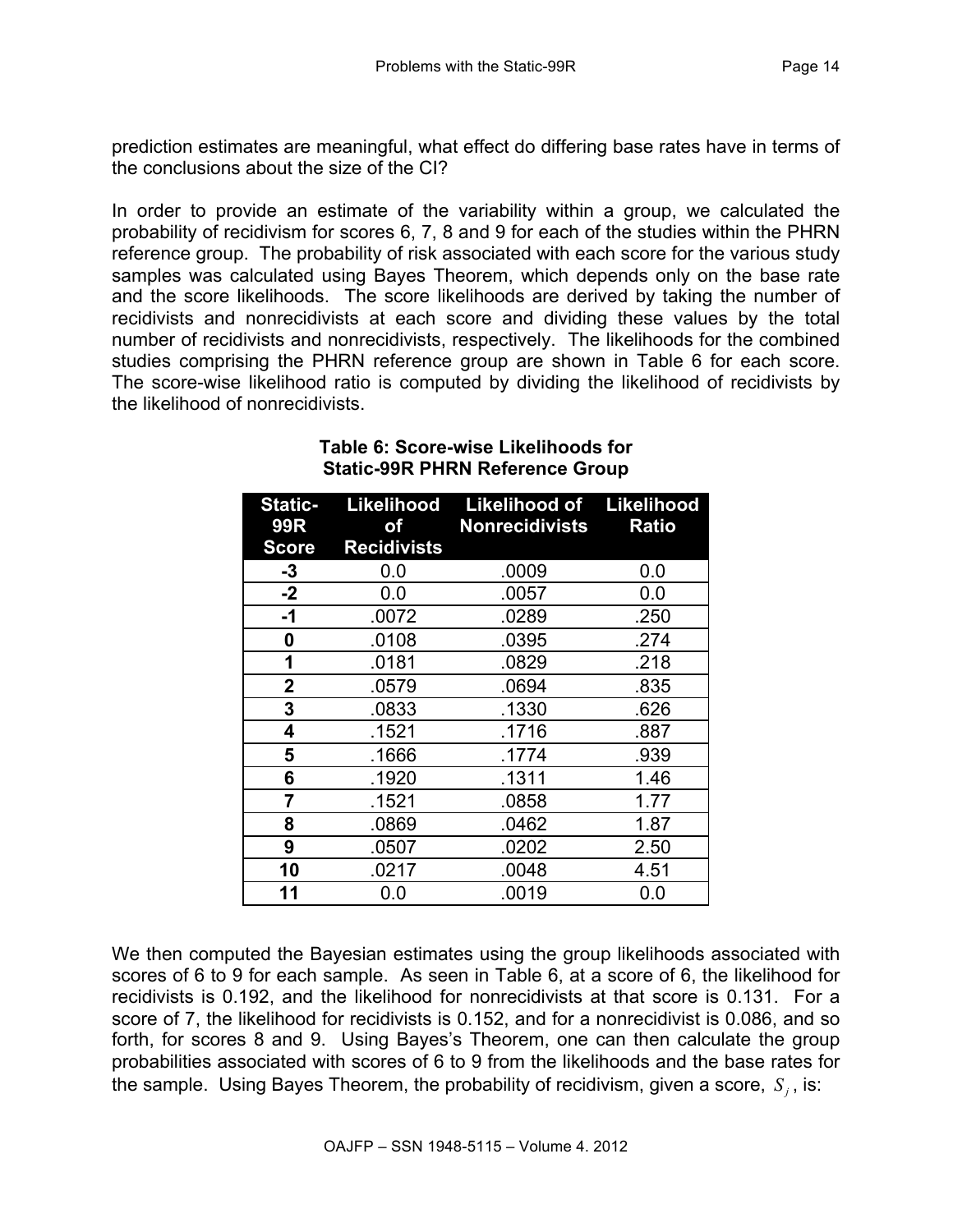$$
P(R | S_j) = \frac{P(S_j | R)P(R)}{P(S_j | R)P(R) + P(S_j | R')P(R')}
$$
(1)

Where:

 $P(S_i | R)$  is the likelihood of score  $S_i$  for recidivists  $R$ ,

 $P(S_i | R)$  is the likelihood of score  $S_i$  for nonrecidivists,  $R$ <sup>'</sup>,

 $P(R)$  is the sample base rate, and

 $P(R)$  is 1- $P(R)$ .

The score-wise risk probabilities computed from Bayes Theorem associated with each of the six studies comprising the PHRN reference group are shown in Table 5. For the Static-99R scores of 6, 7, 8, and 9, the results reveal a wide range of estimates. For example, at the five-year follow up, the risk estimates for a score of 6 are 16.7% in the Wilson et al. (2007a & 2007b) data to 32.9% in the Knight and Thornton (2007) sample. For a score of 7, the risk estimates bounded by these two studies ranges from 18.6% to 36.7%. The bottom panel in Table 5 shows the group-based risk estimates obtained by Helmus (2009) and those we calculated using Bayes Theorem. The range of risk estimates, as noted in Table 5, for a score of 6 is 16% to 33%. It is apparent from these calculations that the average predicted risk estimate for the PHRN reference group (31.2%) is not a good estimate of the risk for the various studies that made up that score group. The same trend is seen at all other scores in Table 5.

The 95% CIs for the Static-99R scores of 6, 7, 8, and 9, as reported in the *Static-99R Evaluator's Workbook* (Phenix et al., 2012), are shown in Table 4, column 2. However, as reflected in Table 1, the calculations of the risk estimates in the Evaluator's Workbook (Phenix et al.) are not the same as those calculated by us. Consequently, the CIs will also be different between our data and that of Helmus (2009). These differences are evident by comparing the 95% CIs in columns 2 and 3 from Table 4. The third column in Table 4 provides the 95% CIs based on our calculations using the slope parameter for the 6 studies comprising the PHRN reference group. Columns 4 and 5 in Table 4 reflect the 80% and 40% CIs for scores of 6 through 9 based on our logistic regression estimates for the PHRN reference group.

As illustrated in Table 4, the CIs based on the average risk prediction estimates for the various studies comprising PHRN reference group do not begin to capture the variability existing within that group. The CI in Table 4 for our data for a score of 6 is 23% to 30%, resulting in the risk estimates from two studies (values of 16.7% and 32.9%, as seen in Table 5) falling outside the 95% CI. We observed similar results for scores of 7, 8, and 9. The CI based on the group mean is an underestimate, that is, narrower than it should be, and the true CI would have to include the lower-bound estimate of the CI for the 16% estimate to the upper limit of the CI for the sample with the 33% estimate.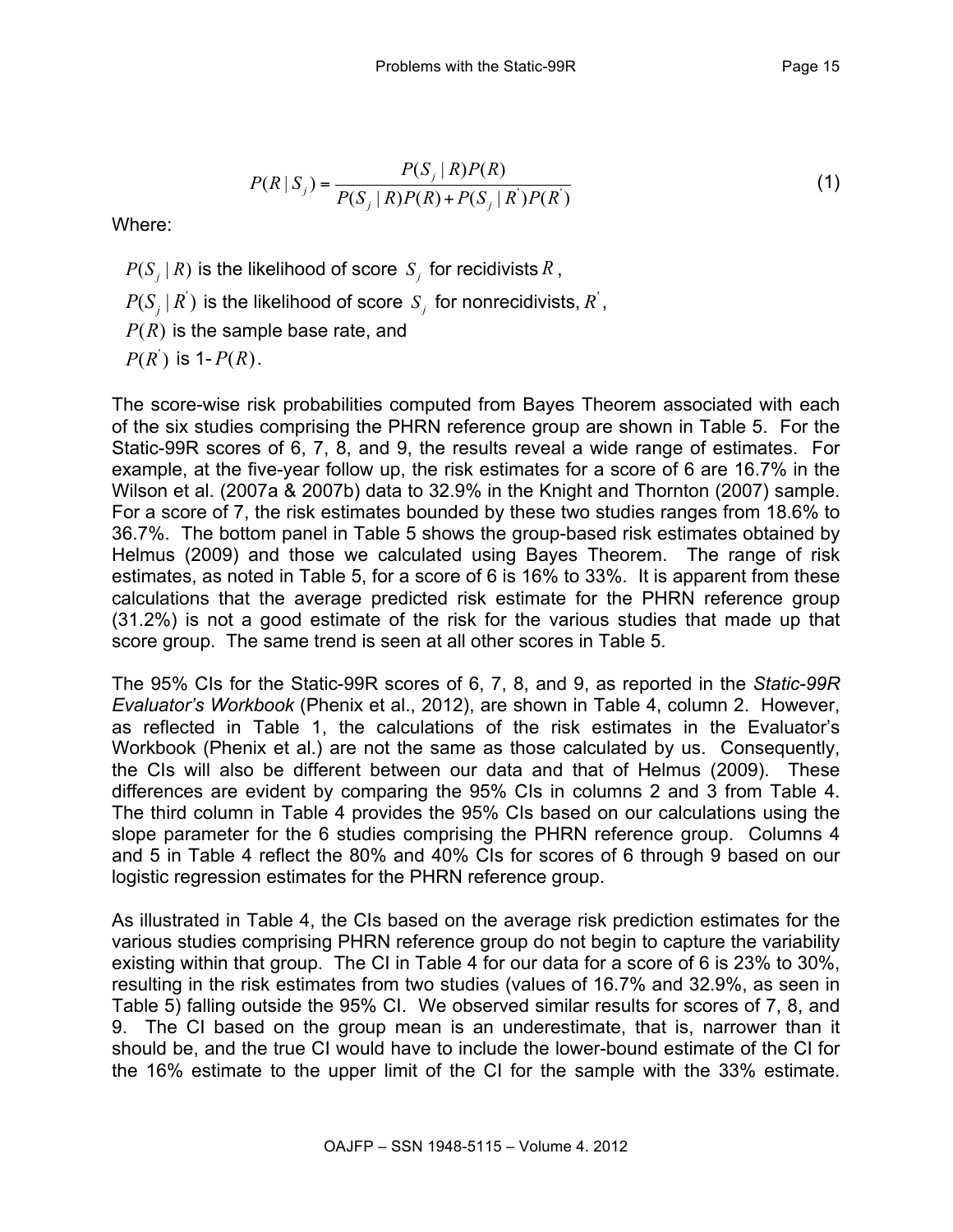Under this circumstance, the true 95% CI is considerably wider than that based on the mean value of the group estimate.

The above analysis is based on the assumption that the score-wise likelihoods based on the group estimate are applied to each of the studies comprising the PHRN reference group. This assumption is probably not true, but has little effect on the calculations and certainly not on the conceptual issues. The likelihoods do not depend on base rate (Donaldson & Wollert, 2008), so that whatever effect the differences in likelihoods would have on the predictions is independent of the effect of the base rates. This analysis shows that the CIs for a group that is made up of multiple studies with different base rates yield CIs that are substantially too narrow, thus overestimating the accuracy and applicability of the estimate, even to the group itself.

#### **Discussion**

We have demonstrated two problems in using the Static-99R to make predictions about sex-offense recidivism. The first has to do with errors in the score-wise risk estimates reported in the *Static-99R Evaluator's Workbook* (Phenix et al., 2012), due to having used the slope regression coefficient  $B_1$  that was established on regression analysis of all studies combined and then applying that same coefficient to selected groups of studies (Helmus, 2009). This error led to inflation of predicted recidivism rates beyond the observed rate at the Static-99R scores above 2 in the PHRN reference group. The second issue relates to the violation of the assumptions of equal probability for subjects with the same score, which results in CIs that are too narrow.

Helmus (2009) used the random-effects model, but we found no evidence that the various sex-offender studies relied upon by Helmus were, in fact, randomly selected. To the contrary, every available sample was used. There is much uncertainty about the features of the populations that were sampled. In using the random-effects model, the only appropriate development of the score-wise risk estimates would necessarily include all studies.

The most important issue, however, is that selecting specific groups from those available precludes there being a random-effects model. The use of the random-effects model implies that there is no interest in the effects of any *particular* sample or group of studies. Focusing on a particular group results in a fixed-effects model and inferences from the results of the fixed-effects model are made about a specific group. Because the actual slope coefficient for the PHRN reference group was lower than the *average* slope coefficient based on all studies, our analysis has shown that the risk estimates for the PHRN reference group are overestimates. As a result, the prediction estimates for the High Risk Group are higher than the actual observed score-wise recidivism rates for all scores greater than 2. Using corrected predicted estimates based on the slope parameter for the PHRN group data shows that a risk estimate of more likely than not, i.e., greater than 50%, is almost never obtained when based on the actuarial information.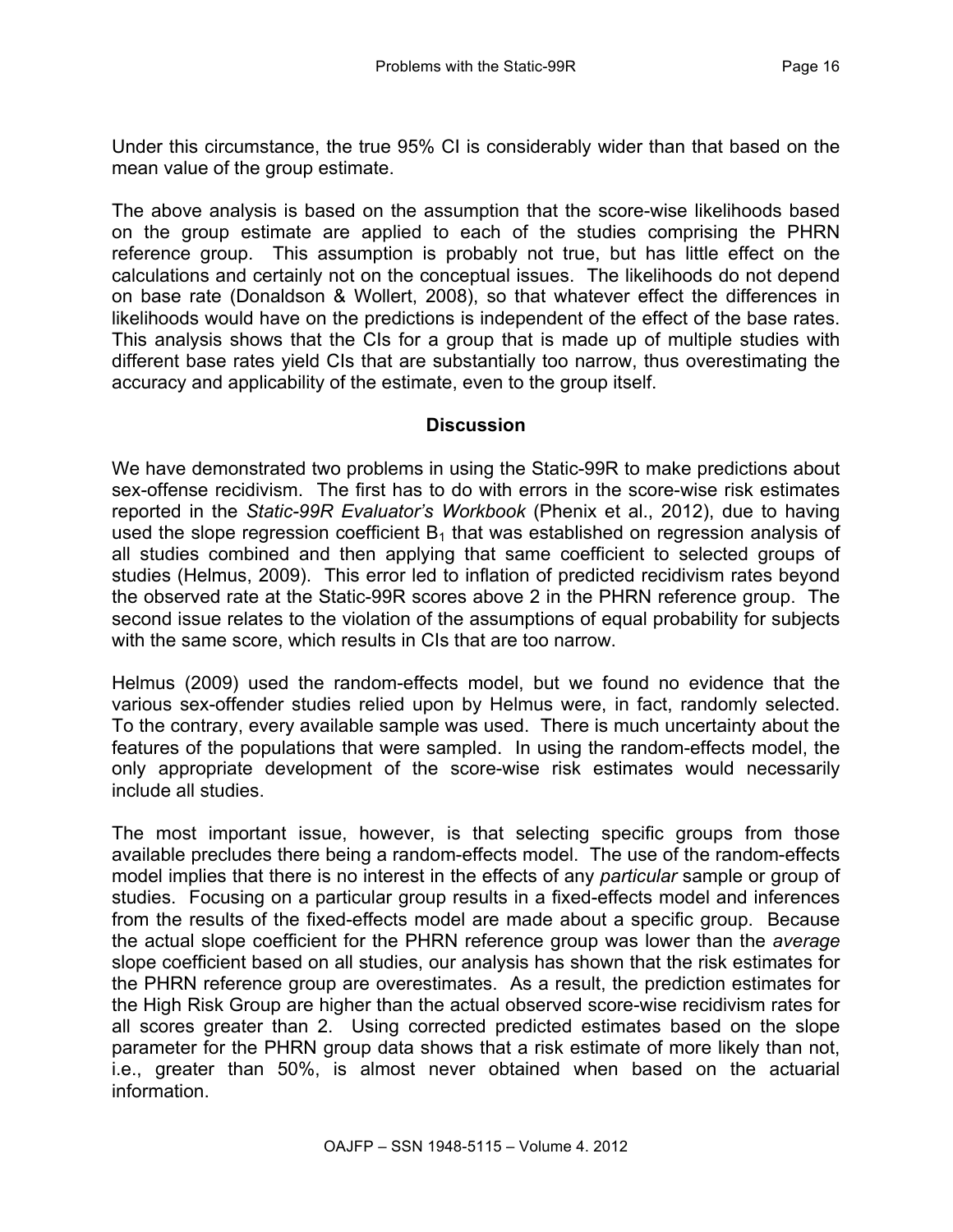Our second finding shows that the CIs reported for the Static-99R for each reference group are greatly underestimated by some unknown amount. The use of score-wise CIs is based on the untested and certainly untrue assumption that every member with the same risk score has the same potential of recidivism. If that assumption cannot be supported, the CIs are underestimates. We investigated the effects of violating the equal-probability assumption by considering a non-equal distribution of probabilities for members of a group with the same risk score and determined that deviations from equal probabilities increase the size of the CI. In fact, almost any distribution of group scorewise risk probabilities makes it impossible to have a high degree of confidence in group estimates.

Research has demonstrated that the CIs for a group cannot be applied to a single individual (Cooke & Michie, 2010), and applying this to the Static-99R (Donaldson & Abbott, 2011) indicates that one can never have high confidence in any risk estimate (greater than a few percentage points). The basic reason for this is that the correlations between the Static-99R scores and sex-offense recidivism are low and account for too little of the total variance. In this article, we have shown that even group CIs do not allow for high confidence in the estimate, and the lower bound of the CI rarely, if ever, exceeds 50%, even at the 70% level of confidence.

There have been a number of attempts to increase the magnitude of the prediction estimates of the Static-99R. These attempts have included using dynamic or other psychological risk factors in addition to the static actuarial items (Hanson et al., 2007; Mann, Hanson, & Thornton, 2010); combining the risk estimates with the Structured Risk Assessment-Forensic Version (Thornton, 2010); combining several risk instruments (Doren, 2010); and considering undetected sexual offenses. The research into increasing prediction estimates, though, is in its infancy and results are inconsistent. However, given the low correlation between risk instrument scores and recidivism, and a substantial history of psychological research that rarely shows high correlations between psychological constructs and outcomes (Cohen & Cohen, 1983), even the most optimistic outlook about the potential improvements in risk assessments could not produce large risk estimates with a high degree of confidence (Donaldson & Abbott, 2011). The research on risk estimation may have credible scientific value, but it is difficult to conceive of situations in which risk estimation can achieve results about an individual of any substantial value, and rarely, if ever, above 50%. This observation is consistent with previously published research in that the highest recidivism rate for the full-sample MATS-1 was 38% (Wollert, Cramer, Waggoner, Skelton, & Vess, 2010; Table 6, n = 9,305) and it was 26% for the Static-99R (Helmus et al., 2011; Appendix, n = 8,106). Therefore, it would impossible to ever have the lower bound of the group or individual confidence interval exceeding 50%.

Customary forensic practice by SVP evaluators is to select an actuarial reference group considered as best representing the population from which the individual being assessed comes and reporting the score-wise risk estimate and corresponding 95% CI.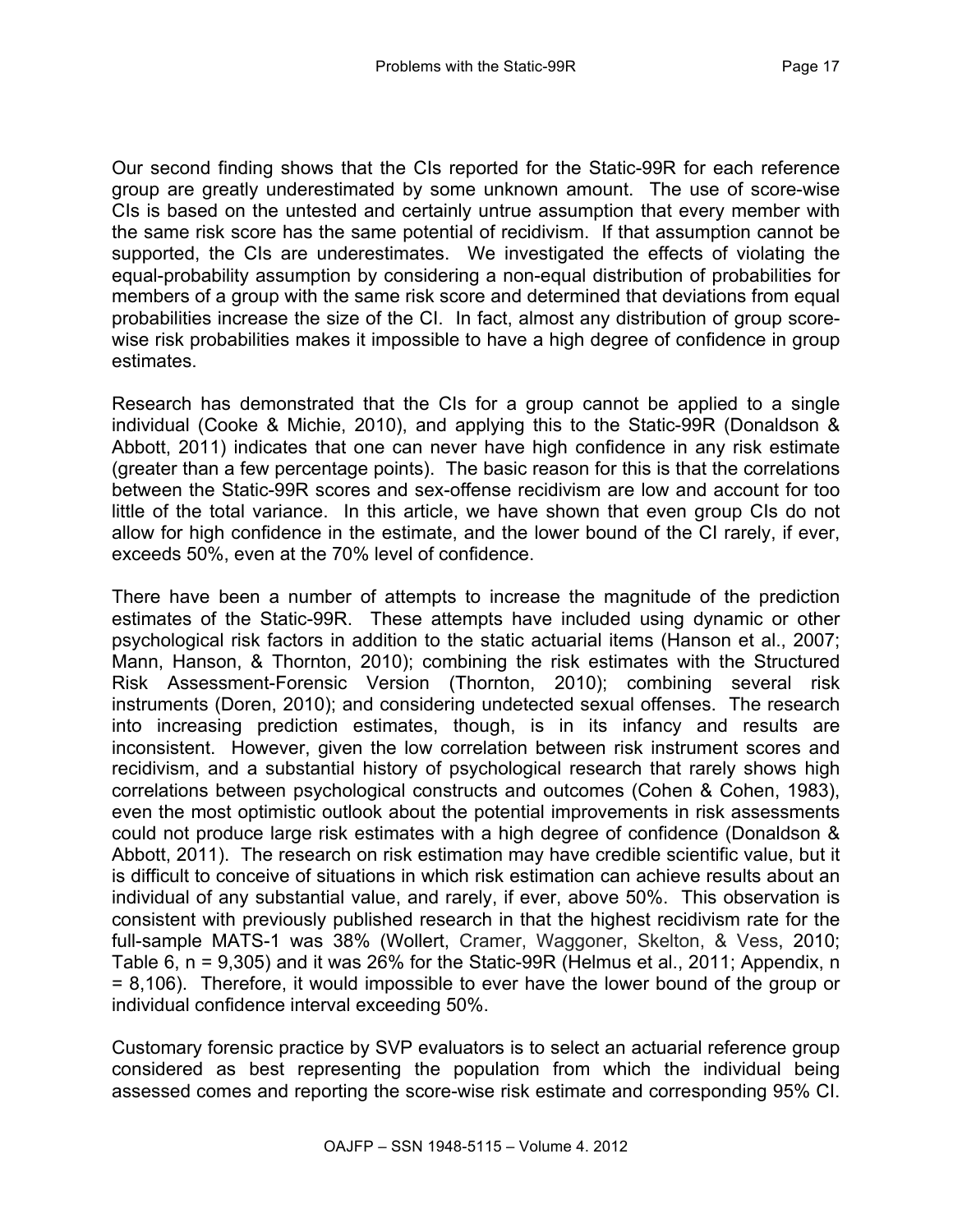Donaldson and Abbott (2011) have shown the significant degree of conceptual and actual error that exists when using the Static-99R group-based risk estimates for application to individuals. In our study, errors were identified in group-based predictedrisk estimates and CIs yielded by the Static-99R. These same conceptual errors are present in other sexual recidivism actuarial instruments such as the Static-2002R (Hanson et al., 2009), and MnSOST-R (Epperson et al., 2003). Under the circumstances described in this paper, a high degree of confidence in the score-wise actuarial risk estimates cannot be achieved.

We should point out that the findings presented in this paper, while confirmatory, are not new. Our findings are consistent with the conclusions of Woodworth and Kadane (2004; p. 240):

It is, therefore, necessary to set a high standard for expert testimony about the probability of recidivism. We have reviewed existing instruments for estimating the probability of recidivism, and find little evidence that they meet such standards.

It is not possible now, and may not be possible in the foreseeable future, to predict violent sexual recidivism with sufficient sensitivity and specificity to protect the public without putting a high burden on nonviolent offenders.

Our assessment of the utility of actuarial risk-assessment instruments (ARAIs) in the legal arena will be difficult to accept for those who develop or rely on these tools in practical situations. ARAIs are valuable for developing models that explain sexual recidivism among groups of sexual offenders. Yet, like most (perhaps all) explanatory models in the social sciences, the correlation between the prediction model and outcome is too low to result in highly accurate predictions about groups and, especially, individuals.

Attempts are ongoing to improve the accuracy of ARAIs primarily by considering risk factors beyond those captured by the ARAI (Abbott, 2011). Given the nature of the technical problems associated with such efforts (Donaldson & Abbott, 2011; Mokros, Stadtland, Osterheider, & Nedopil, 2010; Vrieze & Grove, 2010; Woodworth & Kadane, 2004), it is unrealistic to expect that meaningful improvements will result in riskassessment methods that produce sufficient accuracy in the absolute risk estimates as applied to groups or individuals. As a result, clinicians will continue to lack the necessary confidence in the risk estimate to conclude in SVP legal proceedings that an individual meets the statutorily defined risk threshold. So, what are clinicians to do?

We propose an alternative to the customary practice of risk assessment in SVP cases. An option is to make risk estimation contingent on the presence in the offender of the "mental abnormality" itself; wherein proof of the existence of the mental abnormality establishes the requisite risk. If there is valid and sufficient mental-health information (First & Halon, 2008; Wollert, 2007) to conclude that the offender currently suffers a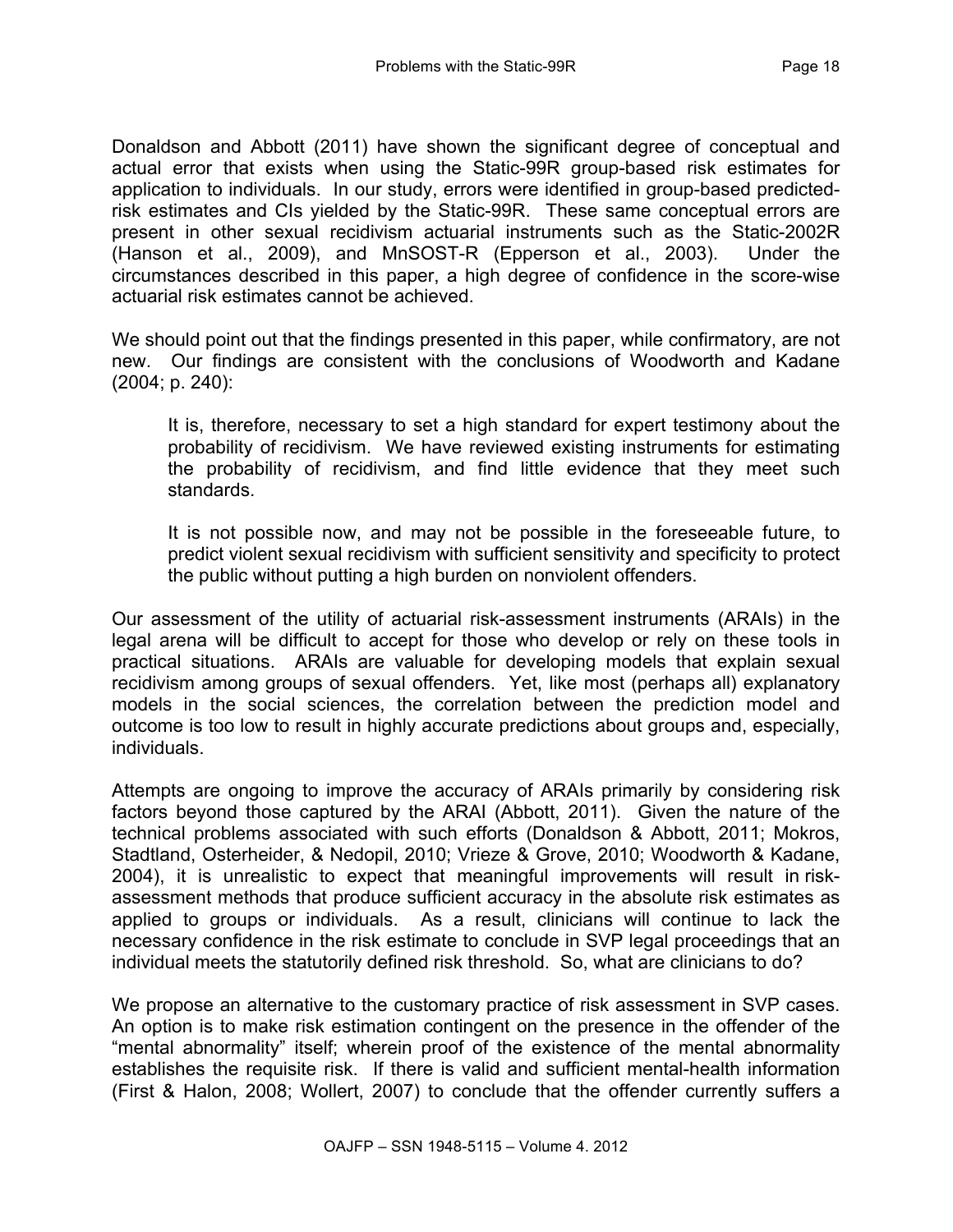condition that predisposes him to engage in sexual violence, and he currently has serious difficulty controlling the sexually violent behavior associated with that condition, then the offender is presumed to meet the dangerousness criterion as defined by the SVP statute. The alternative we propose is consistent with the United States Supreme Court decision in Kansas v. Crane (2002) upholding the constitutionality of SVP laws. The Crane court conceptualized the issue of dangerousness as a function of the conjunction between serious difficulty controlling behavior and the nature and severity of the mental abnormality so that an individual with this condition could be distinguished from the dangerous but typical recidivist convicted in the ordinary criminal case.

## **Acknowledgements**

The authors thank Robert Halon, Ph.D., for his considerable contributions and assistance in preparing this article.

Received March 25, 2012; accepted June 8, 2012.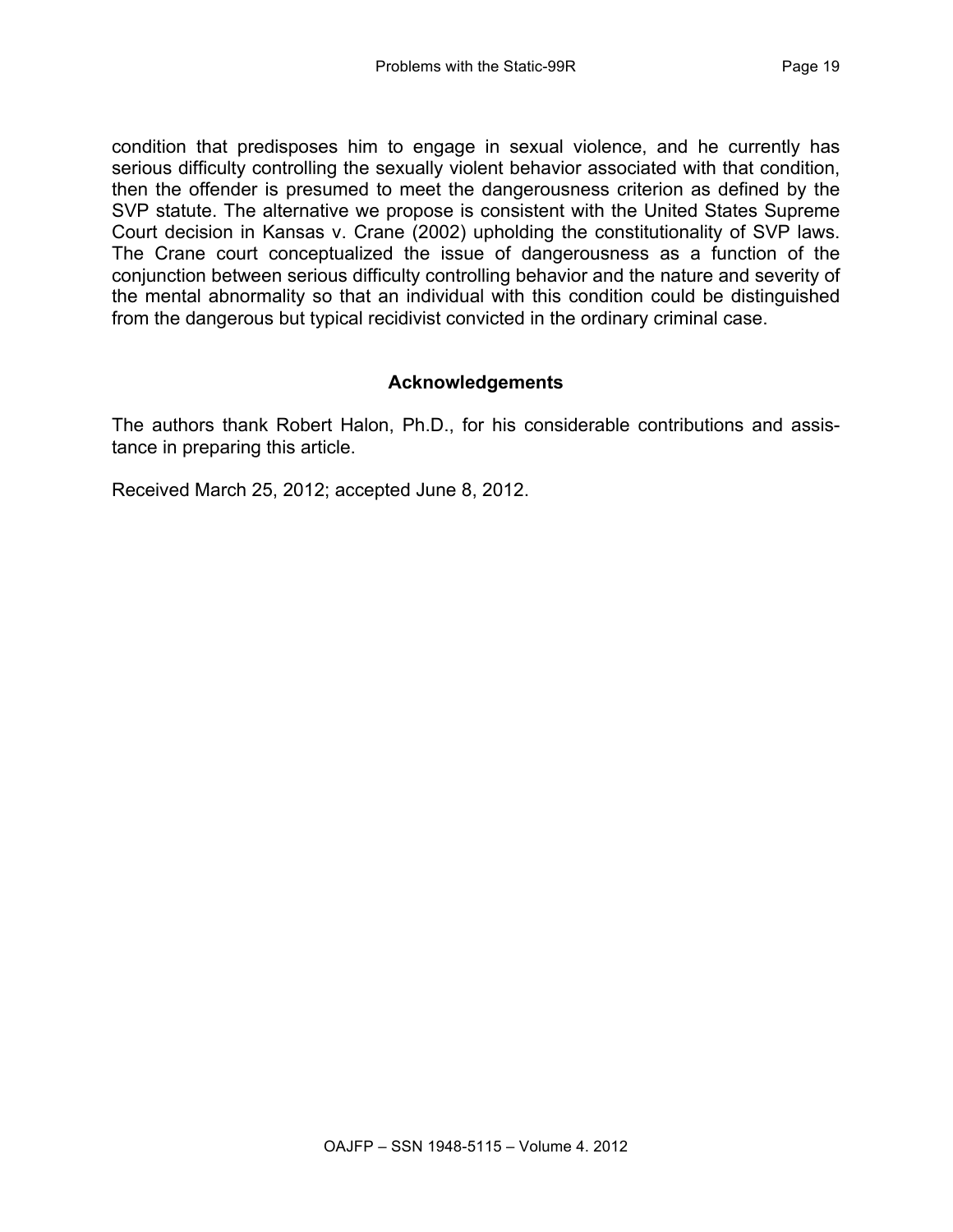## **References**

- Abbott, B. R. (2011). Throwing the baby out with the bath water: Is it time for clinical judgment to supplement actuarial risk assessment? *Journal of the American Academy for Law and Psychiatry*, *39*, 222-230.
- Boccaccini, M. T., Murrie, D. C., Caperton, J. D., & Hawes, S. W. (2009). Field validity of the Static-99 and MnSOST-R among sex offenders evaluated for civil commitment as sexually violent predators. *Psychology, Public Policy, and Law*, *15(4)*, 278-314.
- Cohen, J. (1988). *Statistical power analysis for the behavioral sciences*. New York, NY: Psychology Press.
- Cohen, J., & Cohen, P. (1983). *Applied multiple regression/correlation analysis for the behavioral sciences*. New Jersey: Lawrence Erlbaum Associates, Publishers.
- Cooke, D. J., & Michie, C. (2010). Limitations of diagnostic precision and predictive utility in the individual case: A challenge for forensic practice. *Law and Human Behavior*, *34 (2010)*: 259-274.
- Donaldson, T. S., & Abbott, B. R. (2011). Prediction in the individual case: An explanation and application of its use with the static-99r in sexually violent predator risk assessments. *American Journal of Forensic Psychology*, *29*, 1-31.
- Donaldson, T., & Wollert, R. (2008). A mathematical proof and example that Bayes's Theorem is fundamental to actuarial estimates of sexual recidivism risk. *Sexual Abuse: A Journal of Research and Treatment*, *20(2)*, 206-217.
- Doren, D. M. (2010). Single instrument vs. multidimensional model risk assessment resolution and the risk profile. In A. Schlank (ed.)*, The Sexual Predator: Legal Issues, Assessment, Treatment* (pp. 10-2-10-18), N.J.: Civic Research Institute.
- Eher, R., Rettenberger, M., Schilling, F., & Pfafflin, F. (2009). [*Data from sex offenders released from prison in Austria*]. Unpublished raw data.
- Epperson, D. L., Kaul, J. D., Huot, S. J., Hesselton, D., Alexander, W., & Goldman, R. (2003). *Minnesota sex offender screening tool-revised (Mn-SOST-R): Development, performance, and recommended risk level cut scores*. Unpublished paper.
- First, M. B., & Halon, R. L. (2008). Use of DSM paraphilia diagnoses in sexually violent predator commitment cases. *Journal of the American Academy of Psychiatry and the Law*, *36*, 443-454.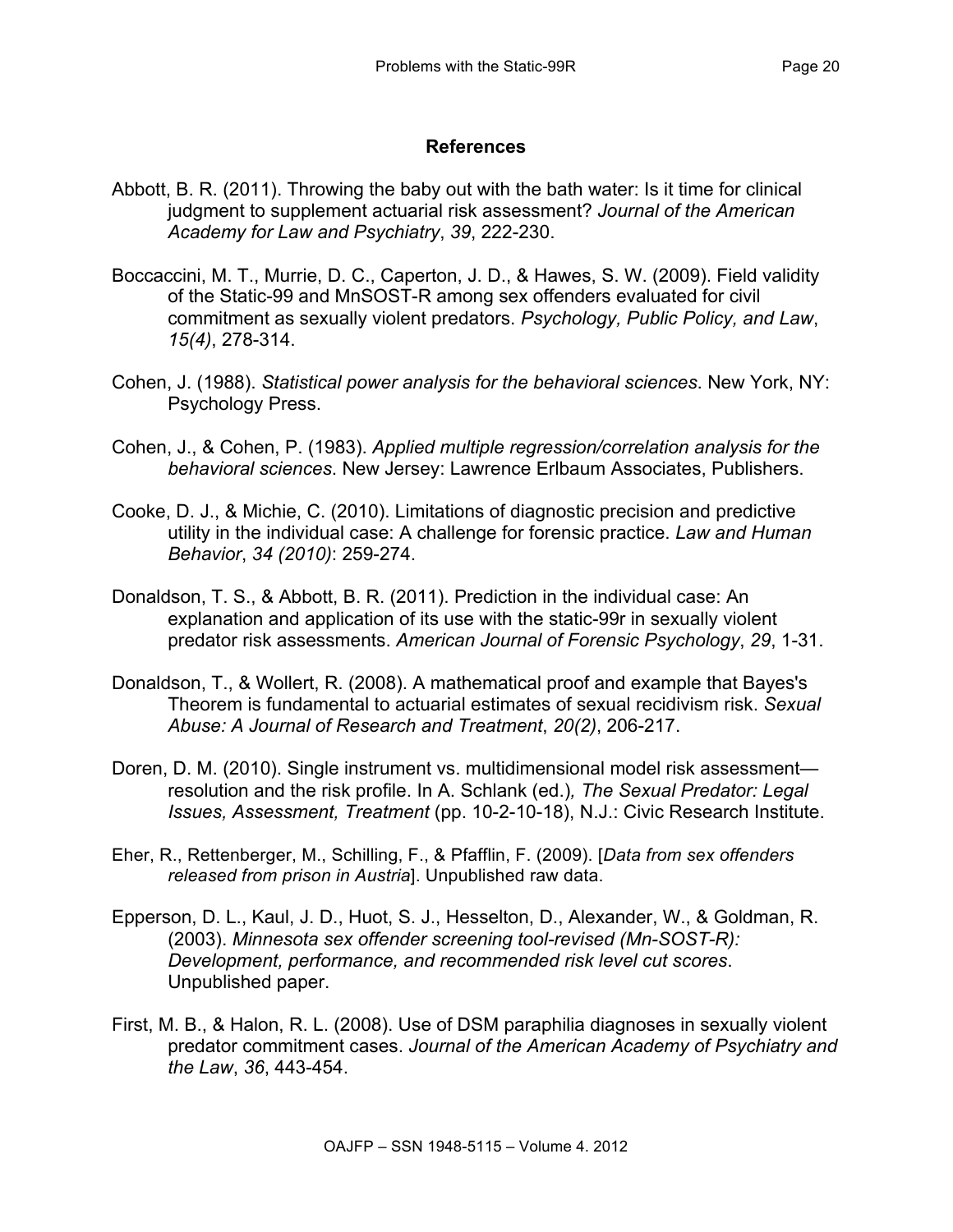- Hanson, R. K., & Harris, A. J. R. (2001). A structured approach to evaluating change among sexual offenders. *Sexual Abuse: A Journal of Research and Treatment*, *13 (2)*, 105-122.
- Hanson, R. K., Harris, A. J. R., Scott, T. L., & Helmus, L. (2007). *Assessing risk of sexual offenders on community supervision: The dynamic supervision project*. Retrieved March 23, 2008, from http://www.publicsafety.gc.ca/res/cor/rep/\_fl/ crp2007-05-en.pdf
- Hanson, R. K., Phenix, A., & Helmus, L. (2009). Static-99 and static-2002: *How to interpret and report scores in light of recent research*. Workshop presented at the ATSA 28th Annual Research and Treatment Conference on September 30, 2009, Dallas: TX.
- Hanson, R. K., & Morton-Bourgon, K. E. (2009). The accuracy of recidivism risk assessments for sexual offenders : A meta-analysis of 118 prediction studies. *Psychological Assessment, 21(1)*, 1-21.
- Hanson, R. K., Morton, K. E., & Harris, A. J. R. (2003). Sexual offender recidivism risk: What we know and what we need to know. *Annals of the New York Academy of Sciences*, *989*, 154-166.
- Harris, A., Phenix, A., Hanson, R. K., & Thornton, D. (2003). *Static-99 Coding Rules Revised- 2003*. Retrieved January 10, 2010, from http://www.static99.org/ pdfdocs/static-99-coding-rules\_e.pdf
- Helmus, L. (2009). *Re-norming Static-99 recidivism estimates: Exploring base rate variability across sex offender samples*. Retrieved January 10, 2010, from http://www.static99.org/pdfdocs/helmus2009-09static-99normsmathesis.pdf
- Helmus, L., Thornton, D., Hanson, R. K., & Babchishin, K. M. (2011). Assessing the Risk of older sex offenders: Developing the Static-99R and Static-2002R. Retrieved June 2, 2011, from http://www.publicsafety.gc.ca/res/cor/rep/2011-01aroso-eng.aspx.
- Hill, A., Habermann, N., Klusmann, D., Berner, W., & Briken, P. (2008). Criminal recidivism in sexual homicide perpetrators. *International Journal of Offender Therapy and Comparative Criminology, 52,* 5-20.
- Jackson, R., Travia, T., & Schneider, J. (2008). Annual survey of sex offender civil commitment programs. *Sexual Offender Civil Commitment Network Research Committee.* Retrieved October 25, 2009, from: www.soccpn.org/ATSA% 202008%20presentations/2008%20Annual%20Survey%20of%20Programs.pdf

*Kansas v. Crane*, 534 U.S. 407 (2002).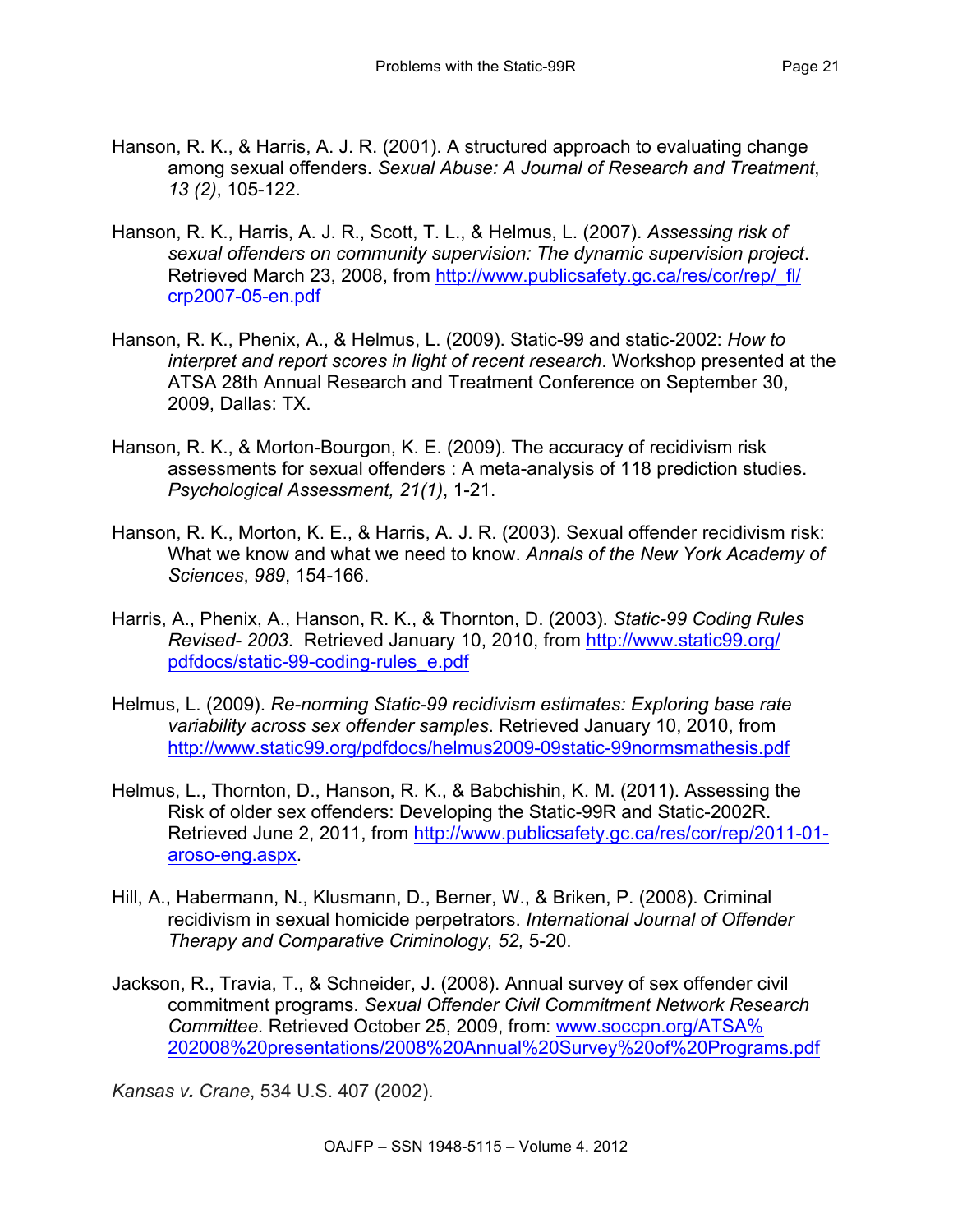- Knight, R. A., & Thornton, D. (2007). *Evaluating and improving risk assessment schemes for sexual recidivism: A long-term follow-up of convicted sexual offenders* (Document No. 217618). Washington, DC: U.S. Department of Justice.
- Mann, R. E., Hanson R. K., & Thornton, D. (2010). Assessing risk for sexual recidivism: Some proposals on the nature of psychologically meaningful risk factors. *Sexual Abuse: A Journal of Research and Treatment*, *22*, 191-217.
- Mokros, A., Stadtland, C., Osterheider, M., & Nedopil, N. (2010). Assessment of risk for violent recidivism through multivariate Bayesian classification. *Psychology, Public Policy, and Law*, *16(4)*, 418-450.
- Mossman, D. (2006). Another look at interpreting risk categories. *Sexual abuse: A Journal of Research and Treatment*, *18(1)*, 41-63.
- Phenix, A., Helmus, L., & Hanson, R. K. (2012). *Static-99R evaluator's workbook*. Retrieved February 2, 2012, from: http://www.static99.org/pdfdocs/ Static-99RandStatic-2002REvaluatorsWorkbook2012-01-09.pdf
- Thornton, D. (2010). *Using the forensic version of the SRA in sex offender risk assessment*. Presented at workshop sponsored by Central Coast Clinical and Forensic Psychology Services, Atascadero, CA (December 2 & 3, 2010).
- Thornton, D., Hanson, R. K., & Helmus, L. (2010). *Moving beyond the standard model for actuarial risk assessment for sexual offenders*. Retrieved August 3, 2010, from http://ccoso.org/newsletter.php
- Vrieze, S. L., & Grove, W. M. (2010). Multidimensional assessment of criminal recidivism: Problems, pitfalls, and proposed solutions. *Psychological Assessment*, *22(2)*, 382-395.
- Wilson, R. J., Cortoni, F., & Vermani, M. (2007a). *Circles of support and accountability: A national replication of outcome findings* (Report No. R-185). Ottawa, ON: Correctional Service of Canada.
- Wilson, R. J., Picheca, J. E., & Prinzo, M. (2007b). Evaluating the effectiveness of professionally-facilitated volunteerism in the community-based management of high-risk sexual offenders: Part two – A comparison of recidivism rates. *The Howard Journal, 46*, 327-337.
- Woodworth, G. G., & Kadane, J.B. (2004). Expert testimony supporting post-sentence civil incarceration of violent sexual offenders. *Law, Probability and Risk, 3,* 221- 241.
- Wollert, R. (2007). Poor diagnostic reliability, the null-bayes logic model, and their implications for sexually violent predator evaluations. *Psychology, Public Policy, and Law*, *13(3)*, 167-203.